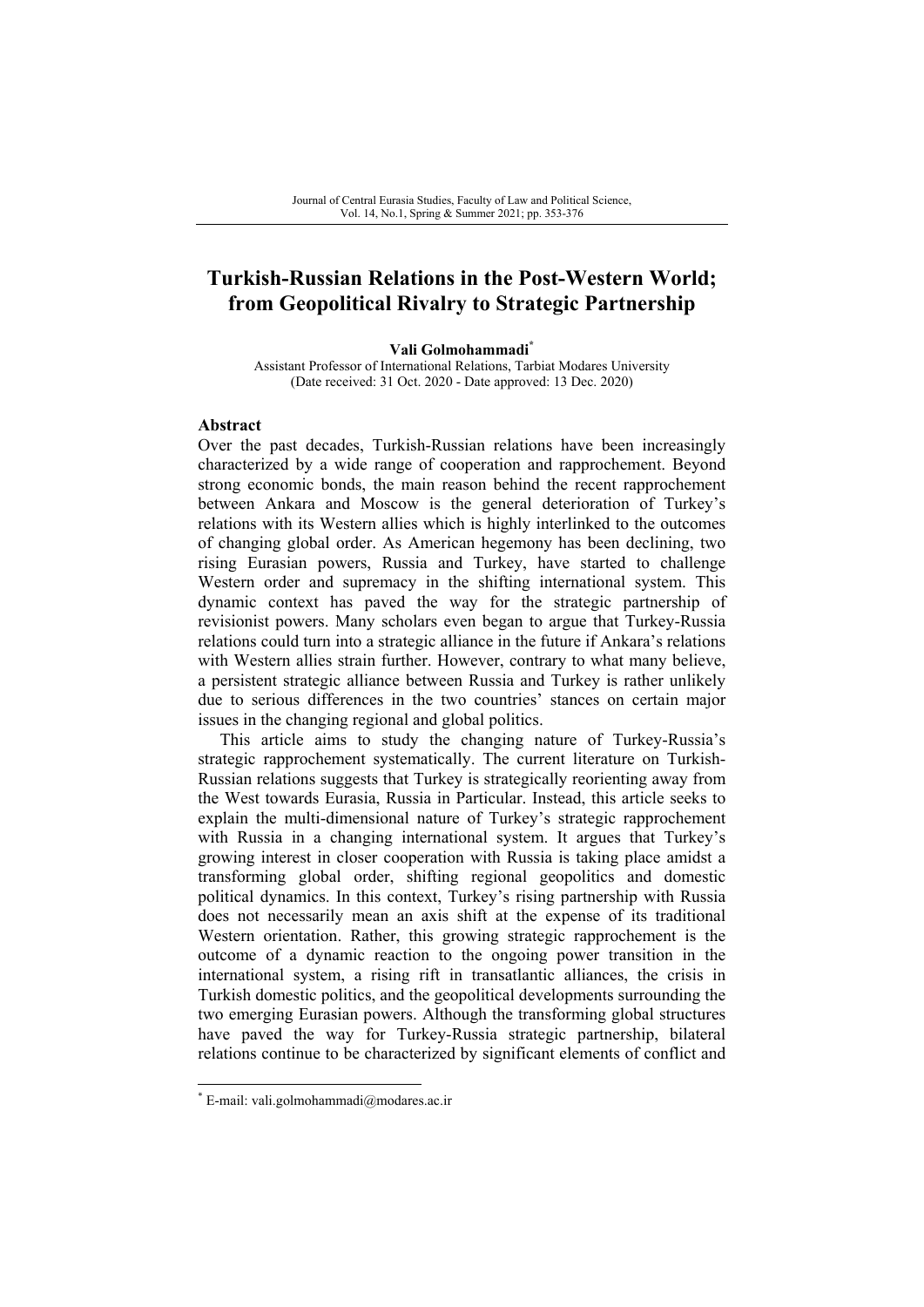geopolitical rivalry and also are highly affected by their relations with the West. Among other factors, the role of asymmetric economic interdependence, divergent energy strategies, authoritarian leadership agency, as well as geopolitical rivalries in the changing geopolitics of the Black Sea, the South Caucasus, the eastern Mediterranean, and the Middle East are highlighted.

In the charter of IR theories, the Neorealist school in particular and also in the changing global world order, being Multipolar seems to have facilitated the efforts of rising powers to forge a strategic partnership with each other as well as pursuing Multi-directional and Multi-dimensional foreign policies. For rising non-Western powers, being Multipolar seems to have paved the way for the formation of pragmatic and flexible strategic cooperation while viewing each other as potential rivals on some critical issues. In this theoretical context, despite historical roots of animosity and geopolitical rivalry between Turkey and Russia, as two rising Eurasian powers, Ankara and Moscow have succeeded in compartmentalizing their relations in the changing global order. However, this does not necessarily mean that Turkish leaders are keen to make a strong strategic alliance with Russia. Ankara's gradual shift away from Western allies in recent years does not demonstrate a strong Turkish commitment to end its strategic and institutional partnership with the transatlantic alliance but it is reconsidering its international standing in more Eastern ways. On the contrary, Turkey's strategic rapprochement with Russia should be seen as a realist adjustment to the realities of the emerging post-Western multilateral world order.

This article concludes by stating that Turkey-Russia emerging strategic partnership in the changing global order faces various structural and normative constraints. The article offers four notable points in this regard: first, Turkey's strategic relations with Russia is to a very high degree determined by the development of its relations with traditional western allies as Ankara still has a structural security-economic dependency on the West and has important disagreements with Moscow regarding the changing geopolitical issues in the Middle East, Black Sea, East Mediterranean, and South Caucasus. Second, it is worth noting that the intense personal relations between Erdogan and Putin, the two authoritarian leaders, itself is an unstable element in shaping an institutionalized strategic partnership as the two ambitious leaders have an uncompromising distrust of each other. Third, although the high volume of trade has become a key element in improving Turkish-Russian relations, the trade imbalance and asymmetric economic interdependence between the two countries, especially Turkey's dependence on energy imports from Russia, is an obstacle to drawing the prospect of strategic cooperation between Ankara and Moscow. Over the past decade, various geopolitical developments in their immediate neighborhood with a security dimension interfere with the trade interdependence between the countries. In other words, the fluctuations in Turkish-Russian trade relations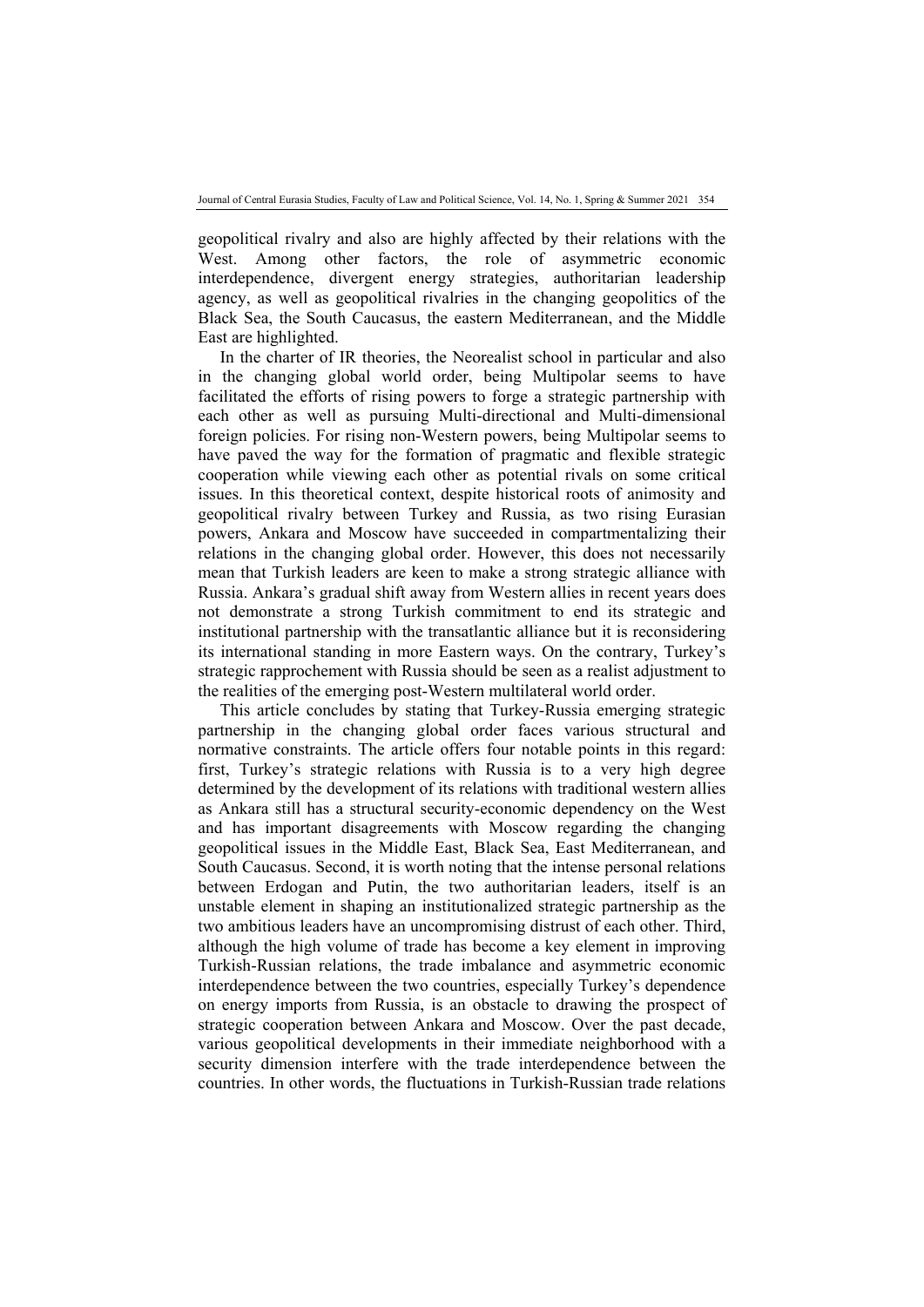Journal of Central Eurasia Studies, Faculty of Law and Political Science, Vol. 14, No. 1, Spring & Summer 2021 355

also demonstrate the primacy of politics and security for sustained economic interdependence in the longer term. Finally, with all the disagreements in Turkey's relations with Western allies, the scale and intensity of potential threats to Turkey's national security and interests emanating from Russia are too high as the two Eurasian powers present competitive perception and intention towards the post-Western order in the making. Although Ankara treats the US and EU differently, Turkey is increasingly instrumentalizing its growing relations with Eastern powers to gain greater diplomatic leverage vis-à-vis Western powers. Therefore, it seems that the contributions over the rising of a strategic partnership between Turkey and Russia are overstated, at least in the foreseeable future, and the recent moves in improving the strategic cooperation of the two countries should be seen as a pragmatic response to sets of common challenges and opportunities in changing regional and global context. All in all, the dynamics of strategic ties between Ankara and Moscow can rarely be stabilized.

**Keywords:** Eurasia, Russia, Strategic Partnership, The International System in Transition, Turkey.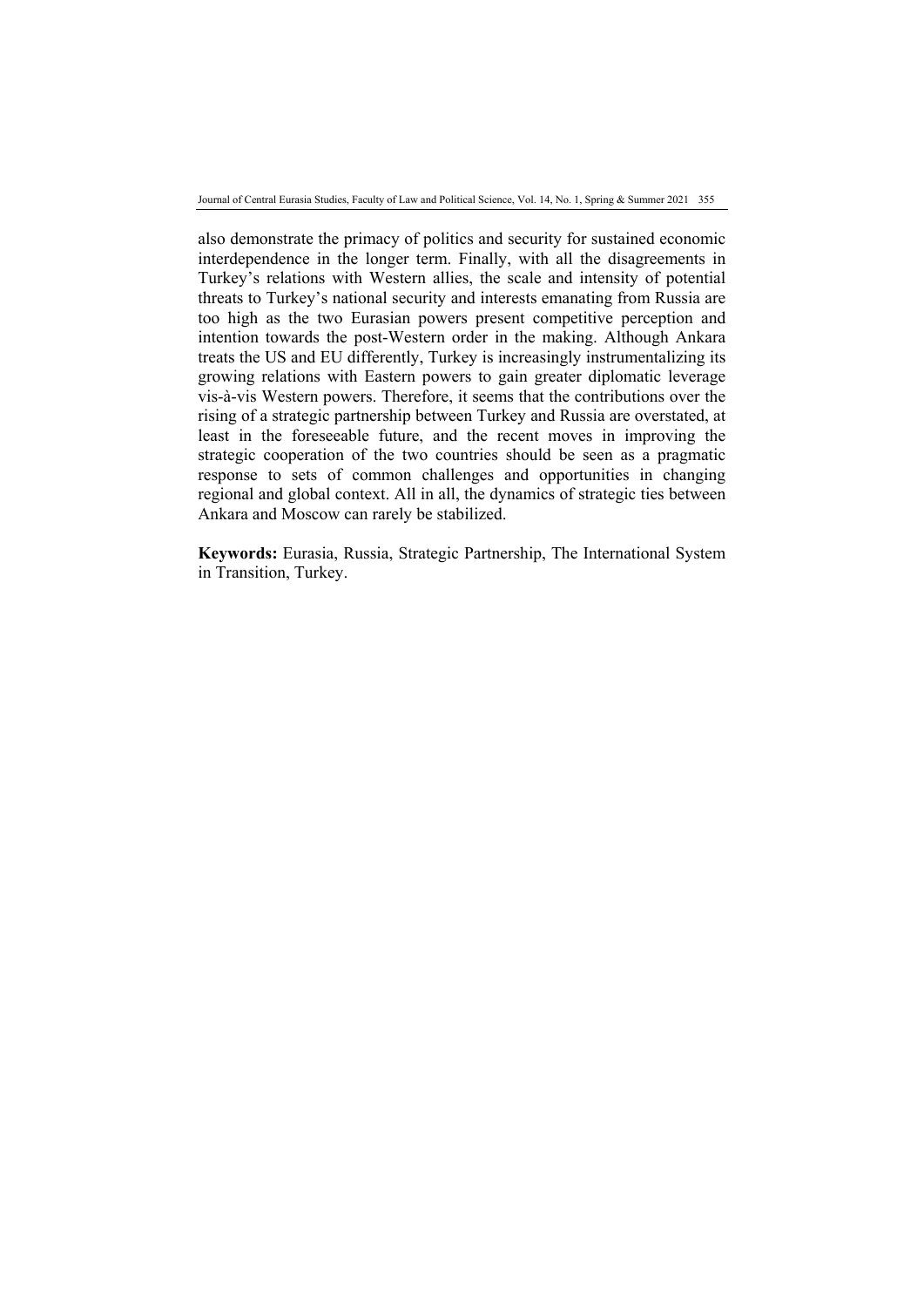مطالعات اوراسیای مرکزی، دورهٔ ۱۶، شمارهٔ ۱، بهار و تابستان ۱٤۰۰، صص ۳۵۳–۳۷٦ (علمی- یژوهشی)

# **روابط تركيه و روسيه در جهان پساغربي؛ از رقابت ژئوپليتيكي تا مشاركت**

**راهبردي؟** 

 **ولي گلمحمدي** استاديار روابط بينالملل، دانشگاه تربيت مدرس (تاريخ دريافت: -1399/08/10 تاريخ تصويب: 1399/09/23)

#### **چكيده**

در اين نوشتار بهدنبال درك نظاممند ماهيت مشاركت راهبردي تركيه و روسيه در شرايط گذار نظام بينالملل هستيم. برخلاف بسياري از ديدگاههاي غالب كه از چرخش ژئوپليتيكي سياست خارجي تركيه به اوراسيا و پديدارشدن روابط راهبردي ميان تركيه و روسيه سخن ميگويند، در اين نوشتار چنين روندي را نه چرخشي محوري بلكه واكنشي پويا به گذار در نظام بينالملل، پوياييهاي سياست داخلي و تحولهاي ژئوپليتيكي محيط پيراموني دو قدرت نوپديد اوراسيايي ميدانيم. با بهرهگيري از چارچوب مفهومي «مشاركت راهبردي» به مطالعة محدوديتهاي راهبردي در شكلدهي به مشاركت راهبردي پايدار ميان دو قدرت اوراسيايي تجديدنظرطلب در يك محيط جديد بينالمللي و منطقهاي ميپردازيم. در پاسخ به اين پزسش كه آيا تركيه و روسيه ميتوانند به شريكان راهبردي يكديگر تبديل شوند؟ در اين نوشتار اين ايدة اصلي را مطرح ميكنيم كه نزديكي راهبردي تركيه و روسيه خروجي برهمكنش بازتوزيع قدرت و ثروت بينالمللي، بحران در اتحاد فراآتلانتيكي، ژئوپليتيك درحال تغيير منطقهاي و پوياييهاي سياست داخلي تركيه است و بهضرورت بهمعناي ظهور مشاركت راهبردي بين دو قدرت اوراسيايي در يك نظام بينالملل پساغربي نيست. هرچند شرايط نوين بينالمللي بسترهاي همگرايي تركيه و روسيه را فراهم ساخته است، اما روابط دو كشور همچنان داراي عناصر مهمي از مناقشه و رقابت و متأثر از وضعيت روابط آنها با غرب است. در اين ميان، نقش روابط نامتقارن اقتصادي، واگرايي راهبردي در حوزة انرژي، عامليت ناپايدار رهبري اقتدارگرايانة پوتين و اردوغان و همچنين رقابتهاي ژئوپليتيكي در معادلات در حال تغيير درياي سياه، قفقاز جنوبي، شرق مديترانه و خاورميانه برجسته ميشود.

> **واژگان اصلي**  اوراسيا، تركيه، روسيه، گذار در نظام بينالملل، مشاركت راهبردي.

E-mail: vali.golmohammadi@modares.ac.ir مسئول نويسندة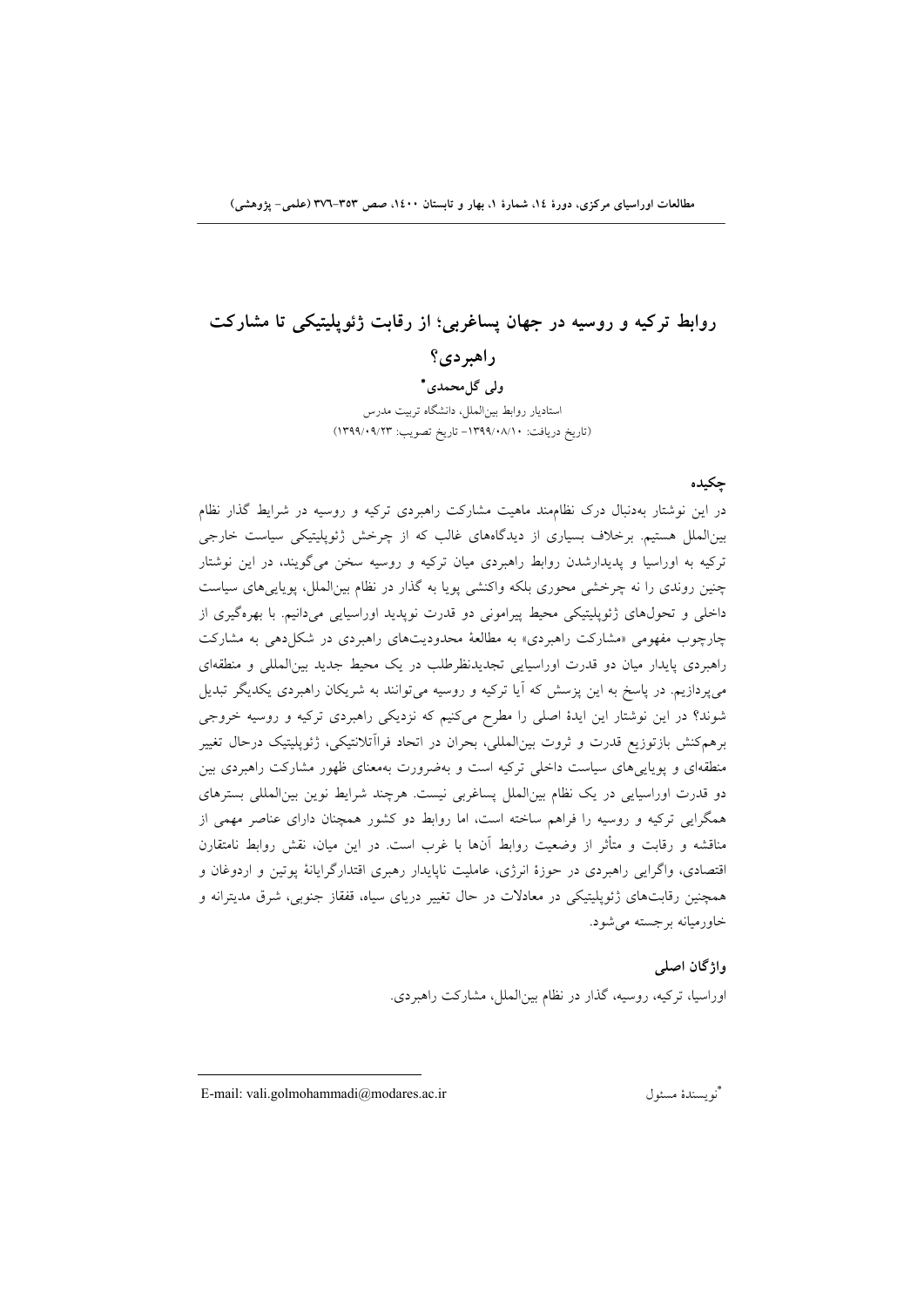#### **مقدمه**

در طول قرنهاي گذشته، روابط پرفرازونشيب روسيه و تركيه براساس رقابتهاي ژئـوپليتيكي و بياعتمادي متقابل مشخص ميشـود. بـا فروپاشـي اتحـاد شـوروي و از ميـانرفـتن تهديـد كمونيسم زمينههاي عاديسازي روابط دو كشور فراهم شد و بهتدريج مسير همكاريجويانهاي را طي كردهاند. اوايل دهة 1990 اين برداشت تهديد ميان رهبران كماليست تركيه شكل گرفـت كه با ازميانرفتن تهديد كمونيسم شوروي آنكارا موقعيت و نقش راهبردي خود را براي غـرب از دست داده است. در نتيجه، روابط آن با متحدان ناتويي در بزنگاهها به خطر ميافتد. با وجود اين، برخي از تركهاي ترقيخواه بهويژه نخبگان نوظهـور اسـلامگـرا از پايـان نظـام دوقطبـي برداشت فرصت داشتند و معتقد بودند فرصـت تـاريخي بـراي گـسترش مـانور ديپلماتيـك و چندجانبهگرايي در روابط خارجي تركيه فراهم شده است. در اين ميان، پديدة رهايي از سـلطة قدرتهاي غربي و بهدستآوردن استقلال عمل در تنظيم امور خـارجي موجـب بـازنگري در جهتگيريهاي كلان سياست خارجي تركيه شد كه توسعة روابط با مسكو و ديگر قدرتهاي شرقي را در اولويتهاي دستگاه ديپلماسي اين كشور قرار ميداد. حتـي نظاميـان غـربگرايـي مانند ژنرال تونجاي كلينچ، رئيس شوراي امنيت ملي تركيه در مارس 2002 اعلام كـرد؛ وقـت آن رسيده است كه آنكارا با كاهش تعهدهاي راهبردي خـود بـه غـرب بـهدنبـال متحـداني در روسيه و ايران باشد (36 2019: ,Erşen(. از اين دوره به بعـد توسـعة همكـاريهـاي سياسـي، امنيتي و اقتصادي با روسيه جزء دستوركارهاي اصلي تنوعسازي در روابط خارجي تركيه بـوده است.

تسريع در شكلدهي به روابط راهبردي بين آنكارا و مـسكو بعـد از كودتـاي نافرجـام 15 ژوئية تركيه بهويژه توسعة روابط دو كشور در حوزههاي امنيتي و تـسليحاتي در شـرايطي كـه صداهايي از احتمال خروج تركيه از ناتو به گوش ميرسد، زنـگ خطـر را در غـرب بـه صـدا درآورده است. ناتو همكاري اخير نظامي ميان روسيه و تركيه در خريد سامانهٔ دفاعي اس-٤٠٠ را چالشي جدي براي اتحاد فراآتلانتيكي در رويارويي با بازپديدآمدن تهديد روسـيه مـيدانـد. همزمان با سومين سالگرد كودتاي 15 ژوئيه و ورود اولين محمولة سـامانة دفـاعي روسـيه بـه خاک ترکيه، اردوغان براي ارسـال پيـامي بـه متحـدان غربـي، خريـد اس-٤٠٠ را مهـمتـرين موافقتنامة تاريخ جمهوري تركيه خواند (2018 ,Erdogan(. محتواي پيام بـسيار روشـن بـود؛ تركيهاي كه براي دههها دنبالهروي غرب بود، اكنون براي تأمين امنيت و منافع ملي خود مـسير متفاوتي از متحدان سنتي در پيش گرفته است. اولويتها و منافع متعارض با ايـالات متحـد در معادلات امنيتي خاورميانه و دلسردي از فراينـد مـذاكرات عـضويت در اتحاديـة اروپـا هرچـه بيشتر توسعة روابط با يك قدرت بزرگ شرقي را كه منافع راهبردي مشتركي در نظام بينالملل در حال تغيير دارند، براي رهبران تركيه جذاب كرده است.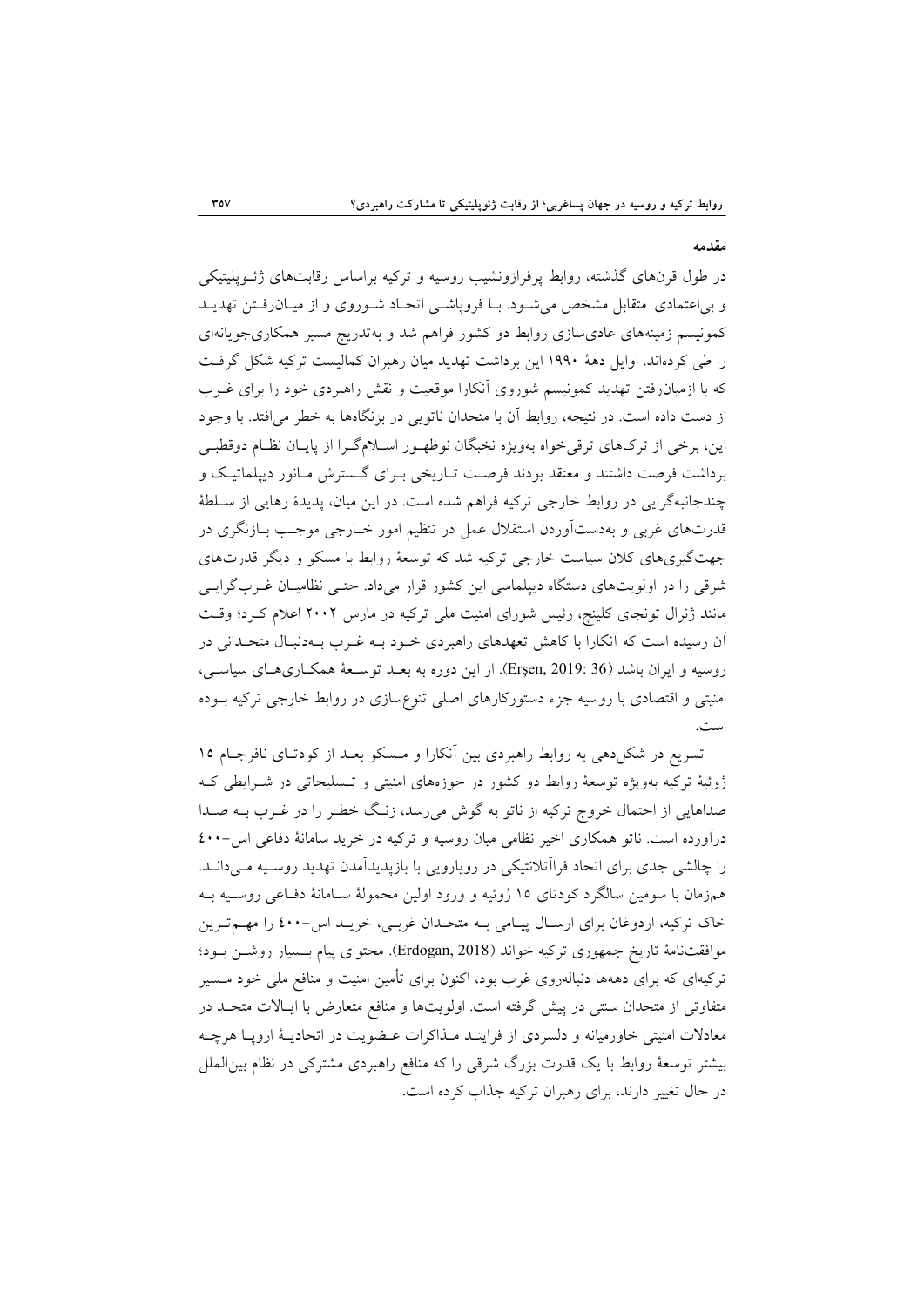در سال0هاي اخير، مسئلهٔ «تغييــر محــوري» ٰ در سياســت خــارجي تركيــه نگــاه بــسياري از پژوهشگران و ناظران اين حوزه را به خود جلب كرده است. نزديكي بيسابقه در روابط تركيـه با قدرتهاي شرقي بهويژه روسيه و چين و در همان حال بحران در روابط راهبردي تركيـه بـا متحدان غربي سبب شده است كه بسياري از ناظران به اين نتيجه برسند كه تغييري بنيـادين در سياست خارجي تركيه در حال رخدادن است. بر اين اساس، ايدة غالـب ايـن اسـت كـه نگـاه ژئوپلیتیکی سیاست خارجی ترکیه با دوری از اتحاد فرااَتلانتیکـی<sup>۲</sup> بــهسـوی «اوراسـياگرايی»<sup>۳</sup> متمايل شده است. نزديكي بيسابقه در روابط تركيه و روسيه سبب شده اسـت كـه بـسياري از ناظران غربي بحث پديدارشدن «اتحاد راهبردي» يا مشاركت راهبردي بـين مـسكو و آنكـارا را .(Haugom, 2019; Cook, 2018; Talbot, 2018; Erşen and Köstem, 2019) كنند شروع

با وجود بزرگنمايي در تصويرپردازيهاي پژوهشگران غربي، اين معمـا و ابهـام همچنـان پابرجاست كه آيا تركيه و روسيه ميتوانند به متحد راهبردي يكديگر تبديل شوند؟ روسيه چـه نقش و كارويژهاي در سياست چندجانبهگرايي تركيه دارد و دو كشور با چه محدوديتهايي در ايجاد يك مشاركت راهبـردي بلندمـدت روبـهرو هـستند؟ در ايـن نوشـتار بـا بهـرهگيـري از چارچوب مفهومي «مشاركت راهبردي» به مطالعة محدوديتهاي راهبـردي در شـكلدهـي بـه مشاركت راهبردي پايدار ميان دو قـدرت اوراسـيايي تجديـدنظرطلب در يـك محـيط جديـد بينالمللي و منطقهاي ميپـردازيم. در ايـن ميـان، نقـش روابـط نامتقـارن اقتـصادي، واگرايـي راهبردي در حوزة معادلات انرژي، محدوديتهـاي ناشـي از روابـط شخـصي و تـرجيحهـاي ايدئولوژيك رهبران اقتداگراي دو كشور و همچنين رقابتهاي ژئوپليتيكي تركيـه و روسـيه در معادلات در حال تغيير درياي سياه، قفقاز جنوبي، شرق مديترانه و خاورميانه برجسته ميشود.

#### **پيشينة پژوهش**

در سالهاي اخير، مشاركت راهبردي قدرتهاي نوپديـد در شـرايط نـوين بـينالمللـي مـورد استقبال پژوهشگران مختلفي با ديدگاههاي متفاوتي قرار گرفته است كه در اين ميان آثـار قابـل توجهي نيز در رابطه با دورنماي روابط راهبردي تركيه و روسيه نوشته شده است. ضيا اونـيش و ساناز ييلماز (2016) در مقالهاي با عنوان «تركيه و روسيه در جهان در حال تغيير» از ديـدگاه اقتصاد سياسي به پديدارشدن مشاركت راهبردي بين آنكارا و مسكو ميپردازند. آنهـا بـر ايـن باورند كه وابستگي متقابل اقتصادي ميان تركيه و روسيه روابـط دو كـشور را از اخـتلافهـاي ژئوپليتيكي در مناطق پيراموني حفظ ميكند و با توسعة اتصالهاي اقتصادي ميان دو كـشور در

- 1. Axis Shift
- 2.Trans-Atlantic Partnership

3. Eurasianism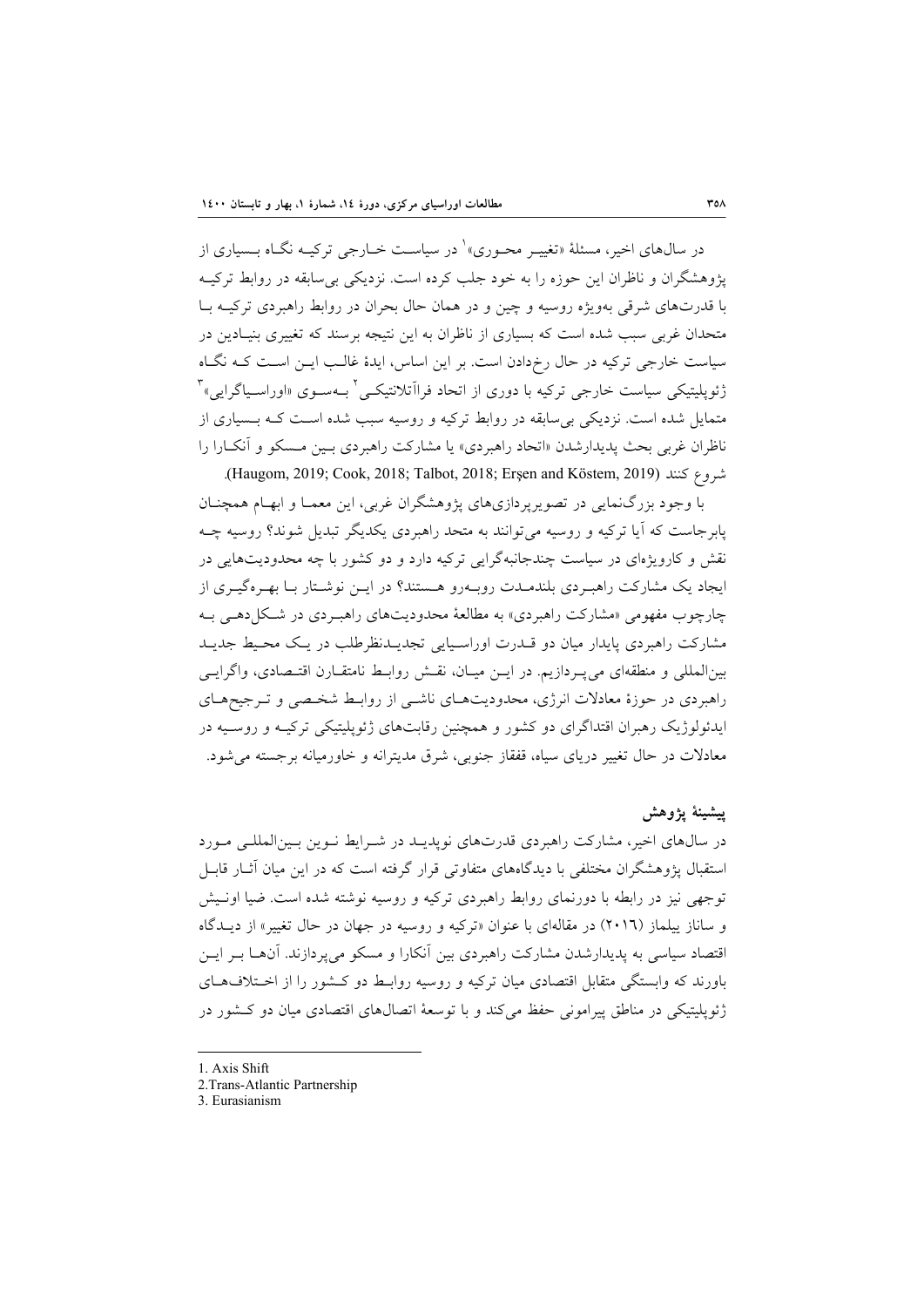بلندمدت شاهد كاهش تسري نتايج رقابتهاي ژئوپليتيكي به همكاريهـاي تجـاري دوجانبـه خواهيم بود. اين بهمعناي تسهيل همزيستي مسالمتآميز ميان رقابت فراگير و تعميق همكـاري در روابط مسكو و آنكارا است كه در حوزة انرژي بازتاب پيدا كرده است.

امره ارشن و سچكين كوستم (2019) در كتاب «چرخش تركيه به اوراسيا» به پويـاييهـاي محيطي و سياست داخلي نزديكي راهبردي تركيه به قدرتها و نهادهاي نوپديد شرقي همچون روسيه، چين و سازمان شانگهاي ميپردازند. از نگاه آنها رهبـران تركيـه بعـد از بحـران مـالي جهاني سال 2008 بهتدريج بهسمت توسعة روابـط راهبـردي بـا قـدرتهـاي شـرقي متمايـل شدهاند. اين بهدليل الزامهاي نوين بينالمللي و تحولهاي مهم سياست داخلي تركيـه بـهويـژه بعد از كودتاي 2016 بوده است كه ناگزير آنكارا را بهسمت يـافتن متحـدان جديـد بـهمنظـور حفظ نظام سياسي حاكم از اقـدامهـاي براندازانـة متحـدان سـنتي، ايـالات متحـد و برخـي از كشورهاي اروپايي پيش برده است. آنها در اين كتاب با مطالعة روابط در حال توسـعة تركيـه با قدرتهاي شرقي از چين و روسيه گرفته تا ايران و هند تلاش ميكننـد تـصويري جديـد از منطق اتحادسازيهاي تركيه در شرايط گذار نظام بينالملل ارائه دهند كه در آن رهبـران حـاكم ميخواهند نقش ملي و موقعيت بينالمللي تركيه را بازتعريف كنند.

لارس هـاگون (2019) در مقالــة «سياســت خــارجي تركيــه در دورة اردوغــان، تغييــر در جهتگيري بينالمللي» بهدنبال پاسخ اين پرسش است كه آيا جهتگيريهـاي كـلان سياسـت خارجي اردوغان بهويژه بعد از كودتاي 2016 تغيير كرده است؟ او با مطالعة موردي روابـط در حال گسترش تركيه با قدرتهاي شرقي از جمله روسيه بر اين باور است كه آنكـارا بـا تأكيـد فزاينده بر مسئلة امنيت ملي و تأمين استقلال عمـل راهبـردي از متحـدان غربـي، نزديكـي بـه قدرتهاي شرقي را اهرمي براي خروج از انزواي راهبردي در شـرايط كنـوني مـيدانـد. ايـن تحول هم شامل تغيير است و هم تداوم سياست خارجي سنتي. در اين زمينه، اينكـه اردوغـان چگونه فكر ميكند و چه ترجيحهايي را براي تحكيم قدرت داخلي در سياست خارجي دنبـال ميكند اهميت ويژهاي در شكلدهي به دورنماي جهتگيريهاي كلان سياست خارجي تركيـه بهويژه در توسعة روابط با قدرتها و نهادهاي شرقي دارد.

استيون كوك (2018) در مقالة «نهدوست نهدشمن؛ آيندة روابط تركيه با آمريكا» ايـن ايـدة اصلي را مطرح ميكند كه تركيه ديگر متحدي براي غرب و بهويژه ايالات متحد نيست. از نگاه كوك، رهبران تركيه بـا نزديكـي راهبـردي بـه روسـيه و نهادهـاي شـرقي و هـمزمـان تقابـل ژئوپليتيكي با آمريكا در خاورميانه و شرق مديترانه بهطـور فزاينـدهاي اولويـتهـاي امنيتـي و دفاعي متفاوتي براي خود ترسيم كردهاند كه ناگزير در مقابل ترجيحهاي غرب قرار مـيگيـرد. چنين وضعيتي سرانجام موجب تسهيل مشاركت راهبردي تركيه با قدرتهاي نوپديد شرقي از جمله روسيه در حوزههاي دفاعي و تسليحاتي ميشود و چه بسا به دغدغة امنيتي جديد بـراي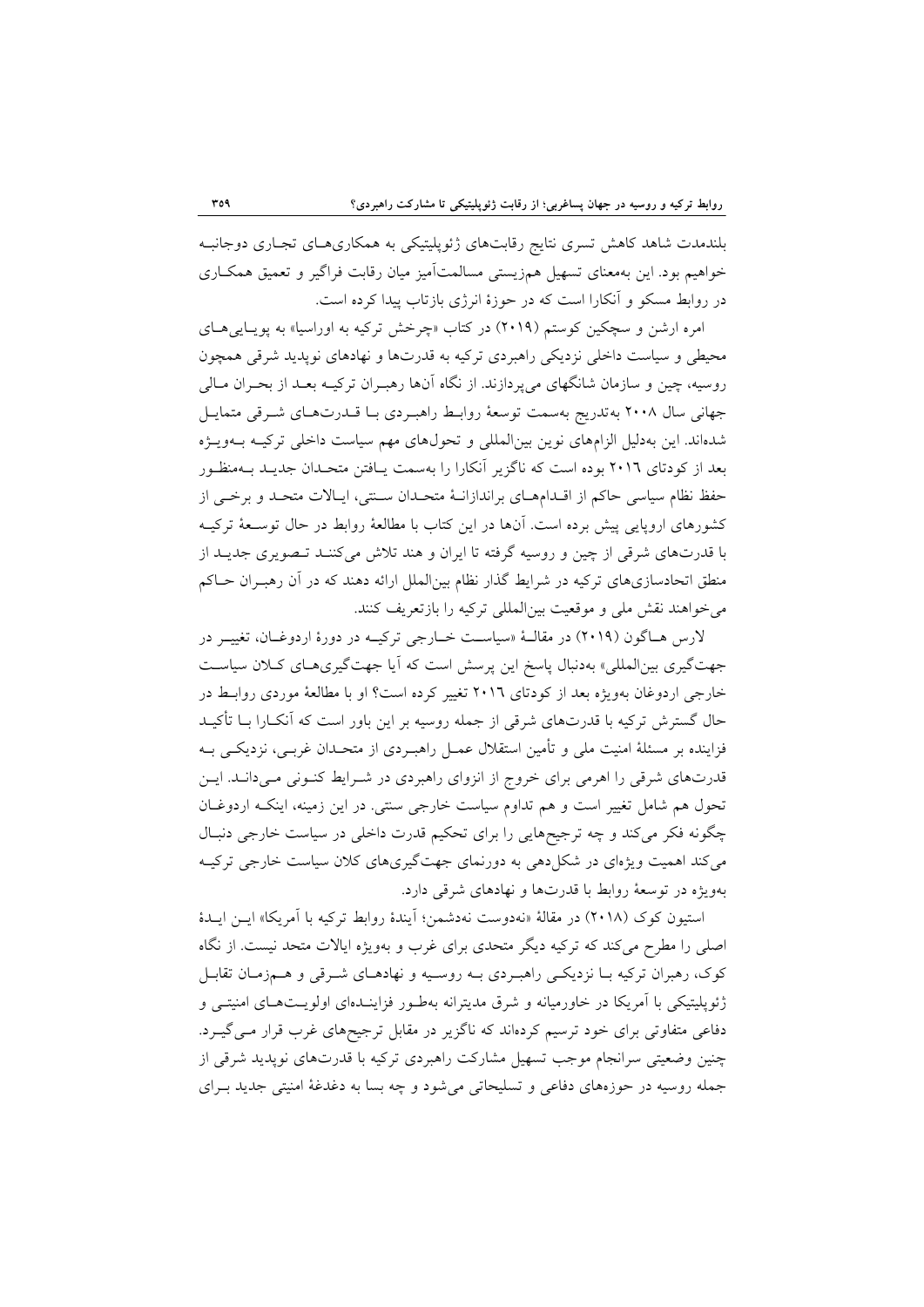غـرب در منطقـه تبـديل شـود. در ايـن چـارچوب، تركيـه بـهعنـوان متحـدي ازدسـترفتـه تصويرپردازي ميشود كه بايد روابط سنتي غرب با آن بازتعريف شود.

**مشاركت راهبردي در عصر گذار نظام بينالملل** 

عصر كنوني عصر گذار است. عصري كه سـلطة غـرب را بـه چـالش كـشيده و نظـم جهـاني را در آستانهٔ «لحظه بي قطبي» ٰ و «غيرغرببـودگي» ْ قـرار داده اسـت. سـتونهـاي نظمـي کـه با محوريت ارزشهاي غربي به رهبري آمريكا به روندها و دسـتوركارهاي سـاختار حكمرانـي جهـاني پـساجنگ سـرد جهـت مـيداد، اكنـون شـكننده شـدهانـد. مجموعـهاي از رونـدهاي نوپديد همچون بازتوزيع قدرت و ثروت بينالمللي، تكثر و تنوع قدرتهـا در سـطح جهـاني، افول قدرت رابطهاي آمريكا در سطح بينالمللـي، نهادسـازيهـاي جديـد و بيـشتر مـوازي بـا نهادهاي غربي، برهمخوردن ائتلافهـا و موازنـههـاي منطقـهاي، بحـران در ارزشهـاي نظـم بينالمللي ليبرال و تغيير باورها و ايستارهاي جامعـة بـينالمللـي، تحـول در الگوهـاي توسـعة اقتصادي، مركززدايي از وراآتلانتيك و اهميتيافتن آسيا- اقيانوس آرام در سـاختار حكمرانـي جهاني همه در حال هدايت نظام بينالملل بهسمت يك نظـم در حـال تكـوين جهـاني اسـت (9-11 2018: ,Ikenberry(. هرچند تصوير شفافي از نظم درحال پديدارشدن جهاني نميتـوان ارائه داد، با اطمينان بيشتري ميتوان از فرسايش قدرت هژمونيك غرب و افول نقش آمريكـا و اتحادية اروپا در سياست بينالملل سخن گفـت. افـول قـدرت امپرياليـستي آمريكـا و خيـزش قدرتهاي بزرگ شرقي بهتعبير ژبيگنيو برژينسكي، مشاور پيشين امنيت ملي آمريكـا، موجـب «بیداری سیاسی جهانی»<sup>۳</sup> قدرتهای امپریالیـستی پیــشین در سیاسـت بـینالملــل شــده اســت .(Brzezinski, 2016: 2)

نظم جهاني در حال تغيير است و قـدرتهـاي نوپديـد بـينالمللـي بـا بـهچـالشكـشيدن مرزبندهای سنتی بین مرکز و پیرامون<sup>؛</sup> برای تأثیرگذاری بر پویایی۵ای یک جهان پــساغربی در حال بازآرايي ائتلافها و صفبنديهـاي بـينالمللـي خـود هـستند. از نگـاه نوواقـعگرايـان، پوياييهاي همكاري و مناقشه ميان قدرتهاي نوپديد بهطور اساسي در تأثير توزيع قـدرت در سطح بينالمللي است (8 2019: ,Mearsheimer(. زمانيكـه نظـام بـينالملـل دوقطبـي باشـد، ساختارهاي اتحاد و مشاركت راهبـردي بـسيار پايـدار اسـت. در مقابـل، در نظـام بـينالملـل چندقطبي و وضعيت گذار، اتحادها بسيار پويا و منعطف هـستند. در چنـين شـرايطي، اگـر در

- 1. Non-Polar Moment
- 2. Westlessness
- 3. Global Political Awakening

4. Core-Periphery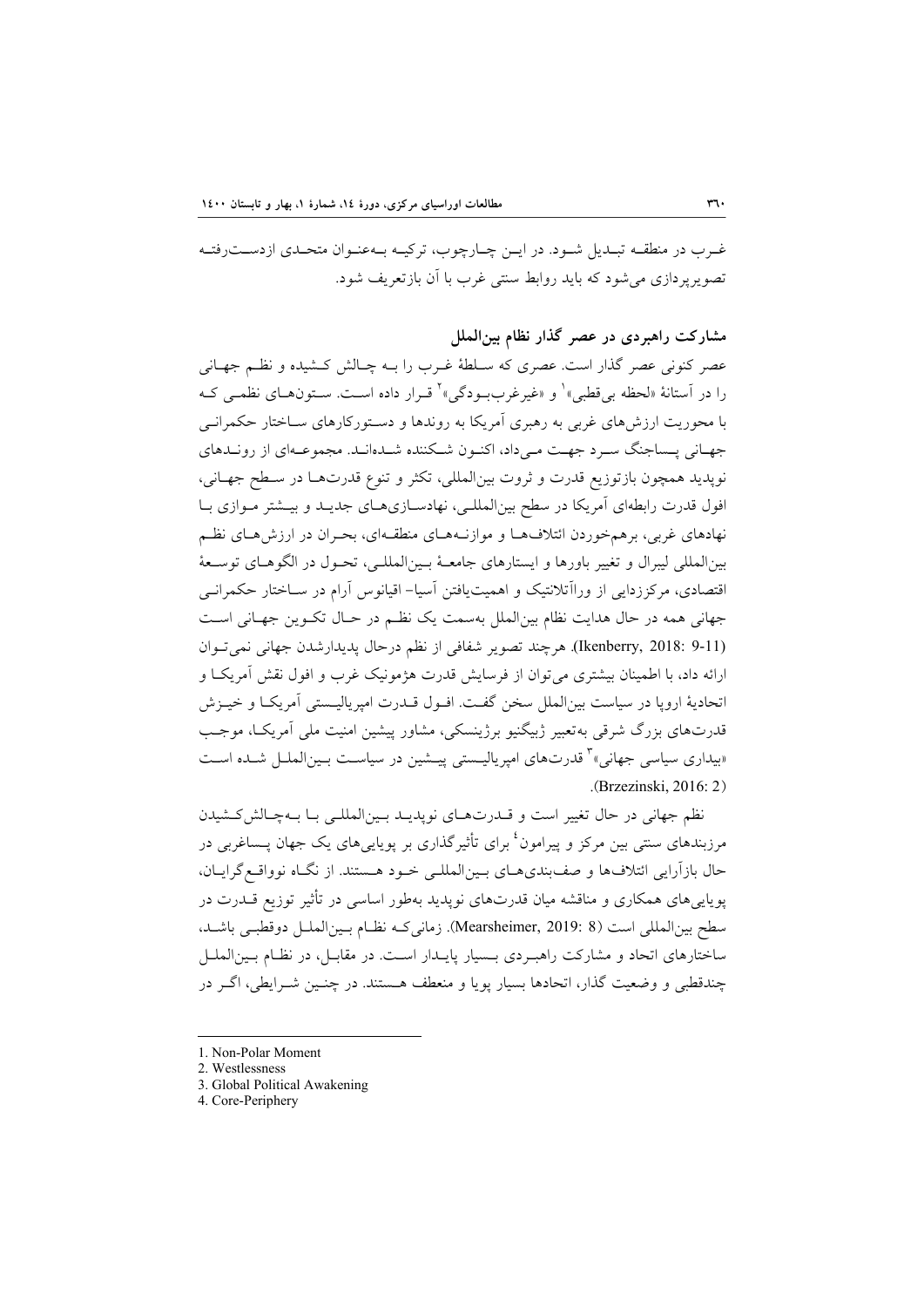مشاركت راهبردي نوپديد دو قدرت نوپديد وضعيت تقارننداشتن قدرت حاكم باشـد، روابـط راهبردي آنها بسيار شكنندهتر و بيثبات است. ساختار پوياي اتحادها و عدمقطعيتهاي ناشي از هدفهاي تجديدنظرطلبانة قدرتهاي نوظهـور در چنـين وضـعيتي، هـر لحظـه مـيتوانـد همكاري راهبردي را به مناقشه ميان دو قدرت نوپديد تبديل كند (288 :Schweller, 2011).

برخي از پژوهشگران روابط بين|لملل از مفهوم «اتحاد به حاشيهرفتگان»<sup>\</sup> در فهم نظـامهنــد ظهور مشاركت راهبردي بين دو قدرت نوپديد در شرايط گذار نظام بينالملل استفاده ميكننـد. از اين ديدگاه، قدرتهاي نوپديد كه زماني بهدليل سلطة مادي و گفتماني يـك نظـم غربـي از معادلههاي نظام بينالملل به حاشيه رانده شده بودند، اكنون فرصتي بيسابقه بهدست آوردهانـد با همافزايي قدرت نظم غالب را بهچالش بكشند و خود را در محوريت دستوركارهاي سياست در حال تغيير بين|لمللي قرار دهند (84 :Hill and Taşpınar, 2016). در شرايطي كه روسـيه و تركيه با نزديكي راهبردي به يكديگر موقعيت اتحاد وراآتلانتيكي را بهچالش ميكـشند، چنـين ديدگاهي چـارچوب مناسـبي بـراي فهـم سـازوكارهاي مـشاركت راهبـردي آنكـارا و مـسكو پيشروي ما ميگذارد. با وجود اين، اتحاد بهحاشـيهرفتگـان بـهدليـل پويـاييهـاي محيطـي و سياست داخلي قدرتهاي نوظهور و همچنين رقابتهاي ناگزير ژئوپليتيكي بهويژه در منـاطق نفوذ مورد مناقشه، ثبات و استحكام زيادي ندارند. در اين چـارچوب، مـشاركت راهبـردي دو قدرت نوظهور در وضعيت گذار نظام بينالملل اغلب محدود به همين وضعيت ناپايـدار گـذار است و با استقرار نظمي ديگر، بسترهايي كه به اتحـاد راهبـردي آنهـا شـكل مـيداد متحـول ميشود و بسترهاي جديـد بـهضـرورت سـازوكارهاي همكـاري و مـشاركت دوران گـذار در حوزههاي امنيتي و راهبردي را بازتوليد نميكند (74-76 2010: ,Zarakol(.

مشاركت راهبردي دو قدرت نوپديد در شرايط بازتوزيع ثروت بينالمللـي از سـوي ديگـر انگيزههاي قوي اقتصادي دارد كه آنها را بـه تنـوعسـازي در شـريكهـاي تجـاري و كـاهش وابستگي به متحدان سنتي ترغيب ميكند (72 .Öniş and Yilmaz, 2016). پس از بحران هاي مالي جهاني (2008)، پوياييهاي اقتصاد سياسي بينالمللي در حال مركزيـتزدايـي از زنجيـرة جهاني ارزش غربمحور است كه زمينه را براي توسعة روابط اقتـصادي قـدرتهـاي نوپديـد فراهم سـاخته اسـت. قـدرتهـاي نوپديـد اوراسـيايي هنـوز وابـستگي قابـل ملاحظـهاي بـه ساختارهاي نظامي و اقتصادي غربي دارند (262 .Aghaee and Taheri, 2017). با وجود ايـن، در چنين بستري منافع اقتصادي مشترك در توسعة پيوندهاي تجـاري مـيتوانـد تـسهيل كنـد، پديدآمدن مشاركت راهبردي بين دولتهايي كه نظامهاي سياسي و چشماندازهاي ژئـوپليتيكي واگرايي دارند. در اين بستر اين مسئله اهميت دارد كـه اخـتلافهـاي سياسـي و رقابـتهـاي

1. Alliance of the Excluded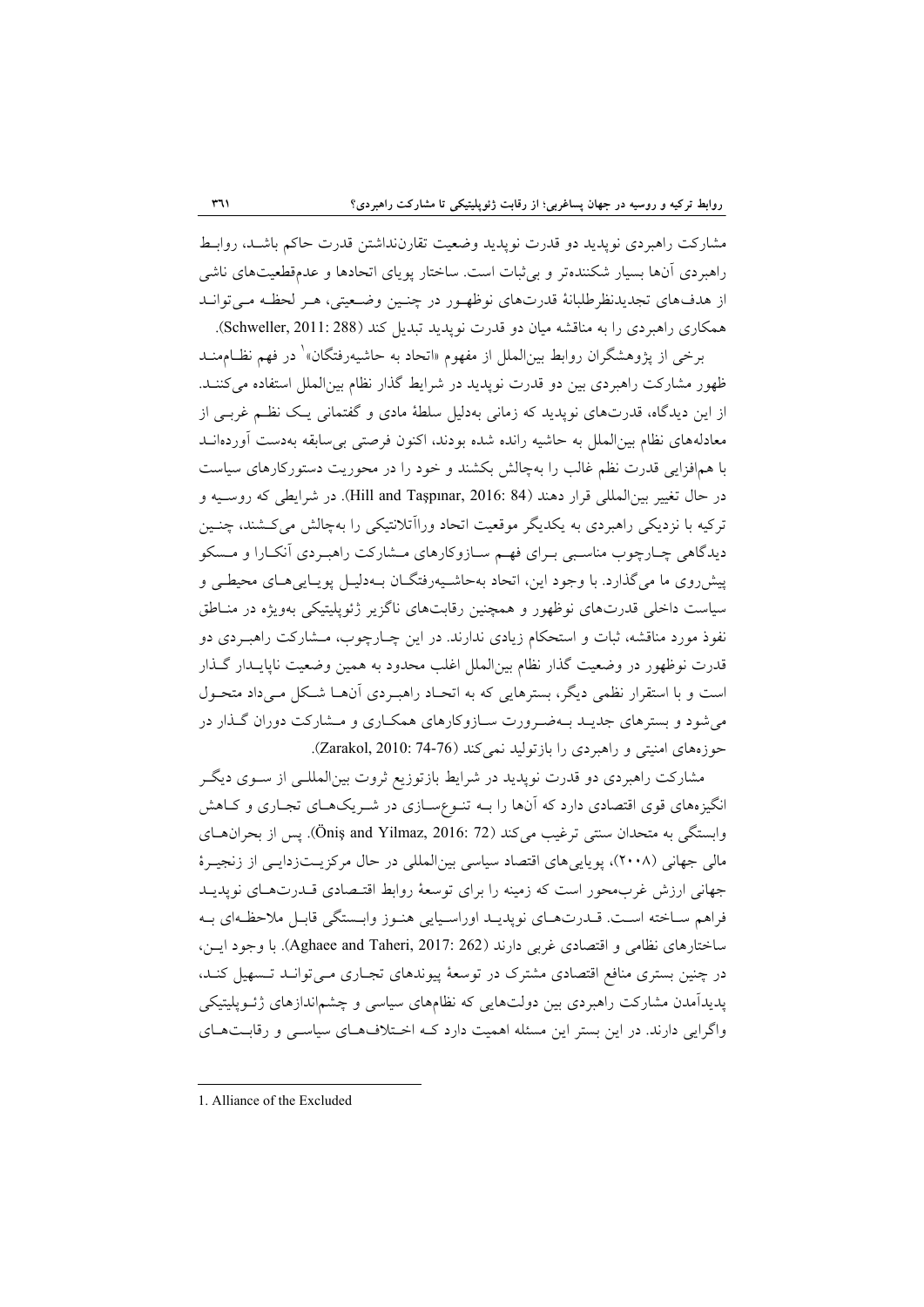ژئوپليتيكي دو قدرت نوپديد بهراحتي مشاركت اقتصادي و پيوندهاي تجـاري در حـال رشـد آنها را تضعيف نميكند، بلكه وابستگي متقابل اقتصادي ميتوانـد بـه مـديريت اخـتلافهـاي راهبردي كمك كند. از سوي ديگر، در وضعيت گذار نظام بينالملل و نامتقـارن قـدرت، آنهـا نميتوانند ارزشها و ساختارهاي فراگير اقتصادي در روابط دوجانبه و چندجانبه را ايجاد كنند. هرچند منافع مشترك اقتصادي در وضعيت بازتوزيع ثروت بينالمللي موجـب توسـعة روابـط تجاري دو قدرت نوپديد ميشود، در صورتي كه يك وضعيت وابـستگي متقابـل نامتقـارن در روابط اقتصادي آنها حاكم باشد، اين خود به مانعي ساختاري در دورنماي مشاركت راهبـردي دو كشور تبديل ميشود (28 :(b (2018 ,Köstem(. به اين معنا كه طرف ضعيفتر از پيامدهاي سياســي وابــستگي خــود برداشــت تهديــد دارد كــه بــهشــكلي اســتقلال راهبــردي آن را در جهتگيريهاي بينالمللي و مسائل سياسي دوجانبه بهشدت محدود ميكند. اين ذهنيت سـبب ميشود كه قدرت وابستهتر از رويكرد محتاطانهاي در پذيرش تعهـدها و پـيشبـرد مـشاركت راهبردي خود با قدرت قويتر دنبالهروي كند.

در چنين شرايطي، در اين نوشتار از مفروضهاي مفهومي «مـشاركت راهبـردي»<sup>۱</sup> در درک چگونگي نزديكي بيسابقة تركيه و روسيه بهره ميگيريم. ايدة اصلي اين مفهومبندي اين اسـت كه با وجود وابستگي متقابل فزايندة اقتصادي و توسـعة روابـط ديپلماتيـك و روابـط سياسـي آنكارا و مسكو در سالهاي اخير، روابط دوجانبة دو كشور همچنان عناصر مهمي از مناقـشه و رقابت دارد. هرچند دو قدرت تجديدنظرطلب منافع راهبردي مشتركي در يك جهان پـساغربي دارند، دورنماي مشاركت راهبردي آنها بهدليل اختلافهاي ژئوپليتيكي در محـيط پيرامـوني و عاملهاي پوياي سياست داخلي با محدوديتهاي قابلتوجهي روبهرو است.

**روابط نامتقارن و سياستزدة اقتصادي**

رشد سريع جريان تجارت و سرمايه ميان تركيه و روسيه از نيمة دوم دهة 1990 تا اواخر سـال 2010 اين برآورد را در تحليل بسياري از ناظران برجسته ساخت كه روابط اقتصادي پايدار، در حال تحكيم بنيانهاي مشاركت راهبـردي دو كـشور اسـت (4-5 :Özdal and Others, 2013). صادرات تركيه به روسـيه از 1 ميليـارد دلار در دهـة 1990 بـه 7 ميليـارد دلار در سـال 2013 افزايش يافت. در حالي كه در همين دوره واردات از روسـيه از 1 ميليـارد دلار بـه حـدود 25 ميليارد دلار رسيد. اين حجم تجاري منجر به تعميق كسري تجـارت خـارجي تركيـه در برابـر روسيه شده است. بعد از بحران ساقطكردن جنگندة روسي اين كسري تجاري حتي تشديدشده و موجي از نگراني ميان تصميمگيران اقتصادي تركيه بهوجود آورده اسـت. تنهـا حـوزهاي كـه

1. Strategic Partnership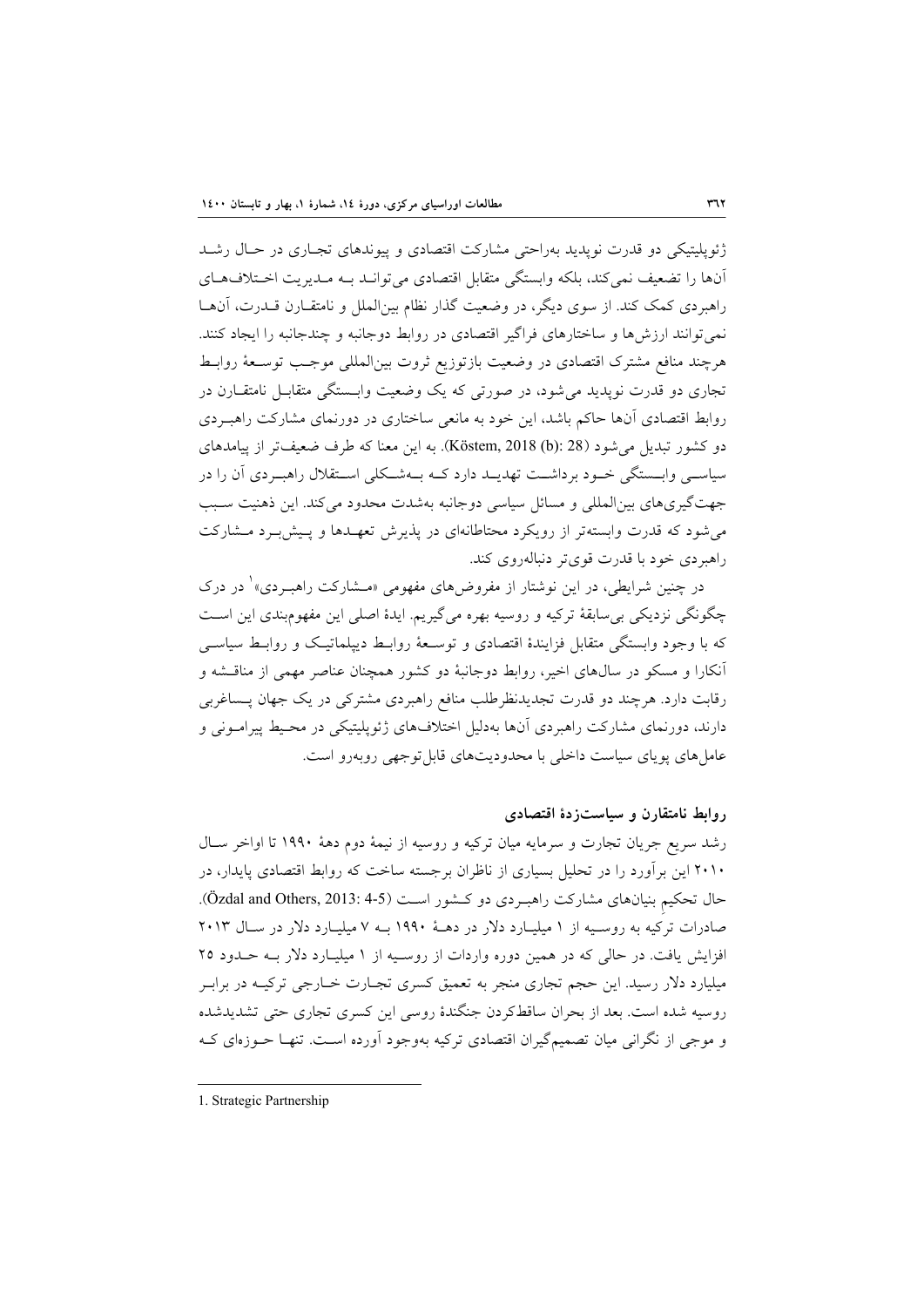تركها اميدوار به جبران كسري تجاري با روسها هستند، بخش صنعت گرشگري اين كـشور است؛ تركيه سالانه ميزبان حدود 40 ميليون گردشگر خارجي است و سـالانه نزديـك بـه 4،5 ميليارد دلار به اقتصاد تركيه تزريق ميكنند. بخش خصوصي كـه موتـور محركـة رشـد روابـط تجاري دو كشور در دهة 2000 بود، اكنـون بـهدليـل ركـود اقتـصادي روسـيه و مـوج جديـد بحرانهاي مالي تركيه (2018) تمايل كمي به تداوم فعاليتهاي بازرگاني از خود نشان ميدهد .(Kravchenko and Arkhipov, 2018)

در سالهاي گذشته، سرمايهگذاران دو كشور نسبت به سياستزدگي روابط تجاري و مالي از سوي پوتين و اردوغان نگراني فزايندهاي پيدا كـردهانـد و سـرمايهگـذاري خـود را پرخطـر ميبينند. در حالي كه رهبران اقتدارگراي دو كشور اختلافهاي جاري با دولتهاي اروپـايي را فرصتي براي گسترش حجم تجارت خارجي خود ميبينند، از سال 2018 بـازيگران اقتـصادي بخش خصوصي تركيه و روسيه گرايشهاي گستردهاي به تجارت با اروپا نشان دادهانـد. بـراي نمونه، در سال 2018 حدود 51 درصد از صادرات تركيه به اتحادية اروپا بوده و تنها حدود 10 درصد با روسيه انجام شده است. در مقابل، تعميق بحرانهاي اقتصادي تركيه كه از نيمـة سـال 2018 به بازارهاي مالي و بخش توليد اين كشور آسيب وارده كرده است بههمراه مشاجرههـاي تجاري و سياسي تركيه با ايالات متحد، اين كشور را به اقتصادي پرخطر براي سرمايهگذاران و تاجران روسي تبديل كرده است (2018 ,Goodman(.

روابط اقتصادي دوجانبه ميان تركيه و روسيه شامل سه حوزة اصلي تجارت، سرمايهگذاري و گردشگري ميشود. حجم روابط تجاري از 4،5 ميليـارد دلار در سـال 2000 بـه حـدود 37 ميليارد دلار در سال 2013 رشد قابل توجهي را تجربه كرده است؛ بهدليـل ركـود اقتـصادي دو كشور در سالهاي گذشته و تحريمهاي غرب، اين حجم بـه حـدود 25 ميليـارد دلار در سـال 2019 كاهش يافته است، اما همچنان روسـيه اولـين شـريك تجـاري تركيـه اسـت. در حـوزة سرمايهگذاري شركتهاي تركي بهويژه در بخش ساختوسـاز نفـوذ گـستردهاي در بازارهـاي روسيه داشتهاند؛ شركتهاي ترك بيش از 39 ميليارد دلار در بخش بازار ساختوسـاز روسـيه سرمايهگذاري كردهاند. در سالهاي گذشته بخش خصوصي تركيـه حتـي نفـوذ فزاينـدهاي در بخش توليد و پخش مواد غذايي روسيه داشتهاند و حدود 10 درصد از محصولات مواد غذايي روسيه از سوي شركتهاي تركي تأمين ميشود. افزايش حضور بازرگاني و تجـاري تركيـه در بازارهاي روسيه سبب شده است كه هفت بانك بزرگ تركيه شعبههـاي خـود را در شـهرهاي مهم اقتصادي روسيه افتتاح كنند. گردشگري حوزة ديگر روابط اقتصادي ميان دو كشور اسـت. از سال 2012 با برداشتهشدن ويزا به مدت 60 روز تركيه به مقصد اصـلي گردشـگران روسـي تبديل شده است و سالانه حدود 6 ميليون روس به شـهرهاي مختلـف تركيـه سـفر مـيكننـد .(Foreign Trade and Tourism Statistics, 2019)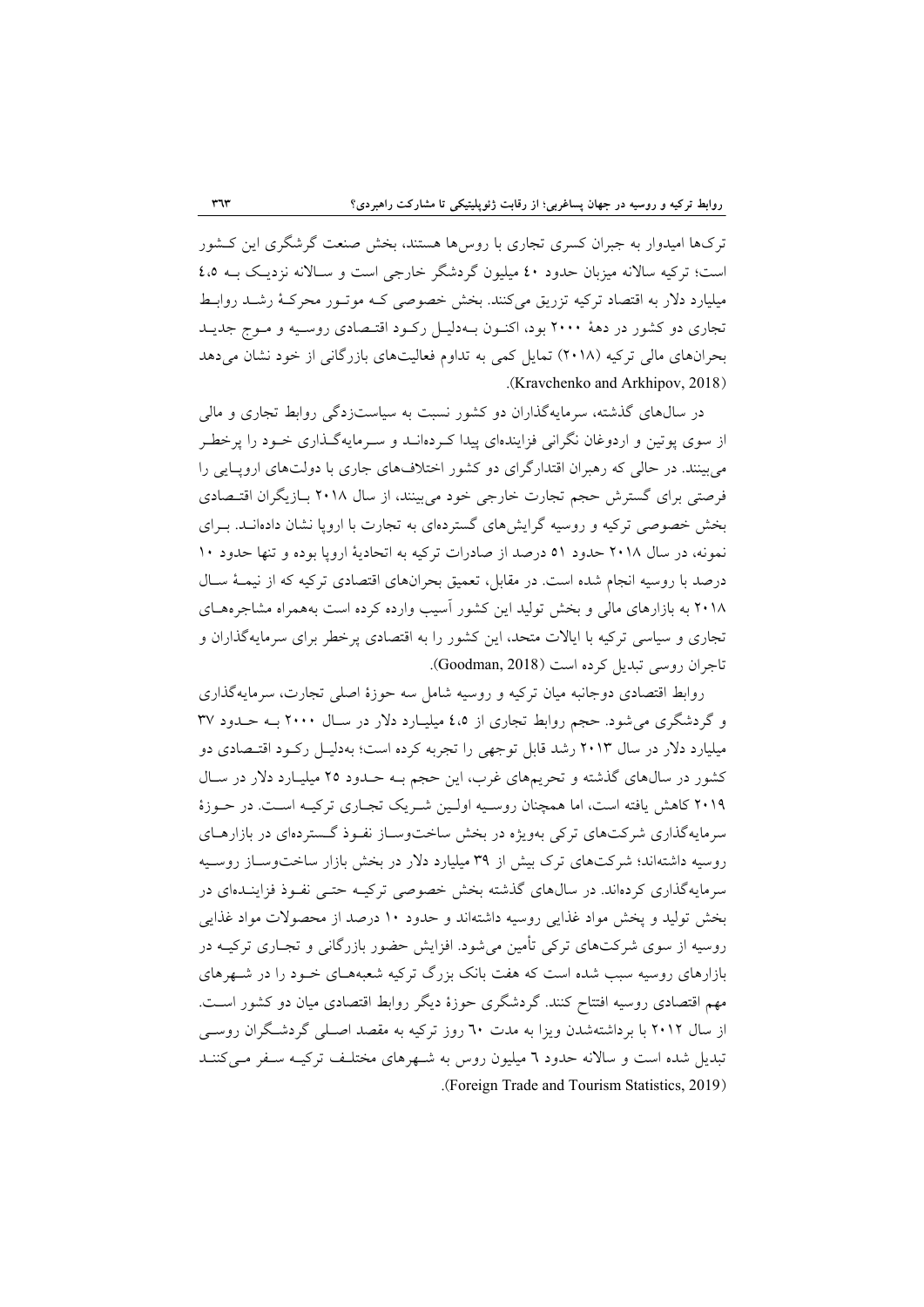در رابطه با نقش متغيرهاي اقتصادي در شكلدهي بـه دورنمـاي مـشاركت راهبـردي بـين تركيه و روسيه سه نكتة اساسي اهميت دارد: نخست، يك وضعيت وابستگي متقابل نامتقارن در روابط اقتصادي تركيه و روسيه حاكم است كه در آن روسيه دست برتر را دارد. بحران اخير در ساقطشدن جنگندة روسي (نوامبر 2015) و اعمال تحريمهاي اقتصادي عليـه آنكـارا از سـوي مسكو نشان داد كه روسيه در بزنگاهها از وابستگي تركيه به منابع انرژي خـود بـهعنـوان اهـرم فشار سياسي براي تغيير رفتار سياست خارجي تركيه بهرهبرداري ميكند. اقتصادهاي دو كشور تفاوت ساختاري با يكديگر دارند. در حالي كه منـابع طبيعـي و بـهويـژه انـرژي حجـم بـالاي واردات تركيه از روسيه را تشكيل ميدهد، روسيه بيشتر كالاهاي صنعتي، ماشيني، منسوجات و مواد غذايي از تركيه وارد ميكند. روسيه با صرف هزينههاي كمي مـيتوانـد جـايگزيني بـراي كالاهاي ترك پيدا كند، اما انرژي روسيه براي اقتصاد در حال رشد تركيه دستكم در ميانمدت جايگزيني ندارد. چنين وضعيتي، تركيه را در موضع ضعف قرار ميدهد. همچنـان كـه روسـيه ميتواند در مواقع بحران سياسي و اختلافنظر در مسائل راهبردي از اين وابـستگي بـهعنـوان اهرم فشار بهرهبرداري كند. در حوزة سرمايهگذاري نيز داستان مشابهي حاكم اسـت؛ در حـالي كه سرمايهگذاريهاي تركيـه در روسـيه بـسيار متنـوع و قابـل جـايگزيني اسـت، روسهـا در بخشهاي راهبردي اقتصاد تركيه بهويژه انرژي (گاز طبيعي و هستهاي) و نظامي سرمايهگذاري كردهاند كه در موضع بهمراتب قويتري قرار دارند. به اين موارد بايد پيامدهاي سياسي ناشي از كسري شديد تراز تجاري تركيه در روابط اقتصادي با روسيه را نيز اضافه كنيم.

دوم، توسعة همكاريهاي اقتصادي تركيه و روسيه بهطور اساسي متأثر از تحولهاي اقتصاد جهاني بوده اسـت. در ايـن ميـان، بحـرانهـاي مـالي جهـاني در سـالهـاي 2008 و 2009 و تحريمهاي تحميلشده به اقتصاد روسيه از سوي ايالات متحد و اتحادية اروپـا بعـد از بحـران اوكراين (2014) و همچنين تحريمهاي دورهاي آمريكا عليه تركيه (2018) نقش بسزايي داشته است. به اين معنا كه بخش قابل توجهي از توسعة روابط اقتصادي دو كشور نتيجة مجموعـهاي از بحرانهاي سياسي با اقتصادهاي غربي بوده است و در صورت رخداد هرگونه گشايـشي در روابط با غرب، روابط تجاري روسيه و تركيه متأثر خواهد شد. با وجود اين، وضعيت نامتقارن تجارت با روسيه براي تركيه استقلال عمل به بار نياورده است، همچنان كه رهبران اين كـشور در مواقع مختلف مانند بحران اوكـراين يـا كريمـه بـهدليـل تـرس از پيامـدهاي بـهكـارگرفتن سياستهاي تقابل گرايانه به فشارهاي بينالمللي عليه روسيه نپيوستند.

سوم، تفاوت ساختاري در نظام اقتصادي دو كشور مانع شكلگيري يك وضعيت وابستگي متقابل پيچيده ميان روسيه و تركيه ميشود. اقتصاد روسيه همچنان دولتمحور اسـت و بخـش خصوصي اقتصاد روسيه بدون مداخلة دولت نقشي در پيشبرد همكاريهاي تجاري بـا تركيـه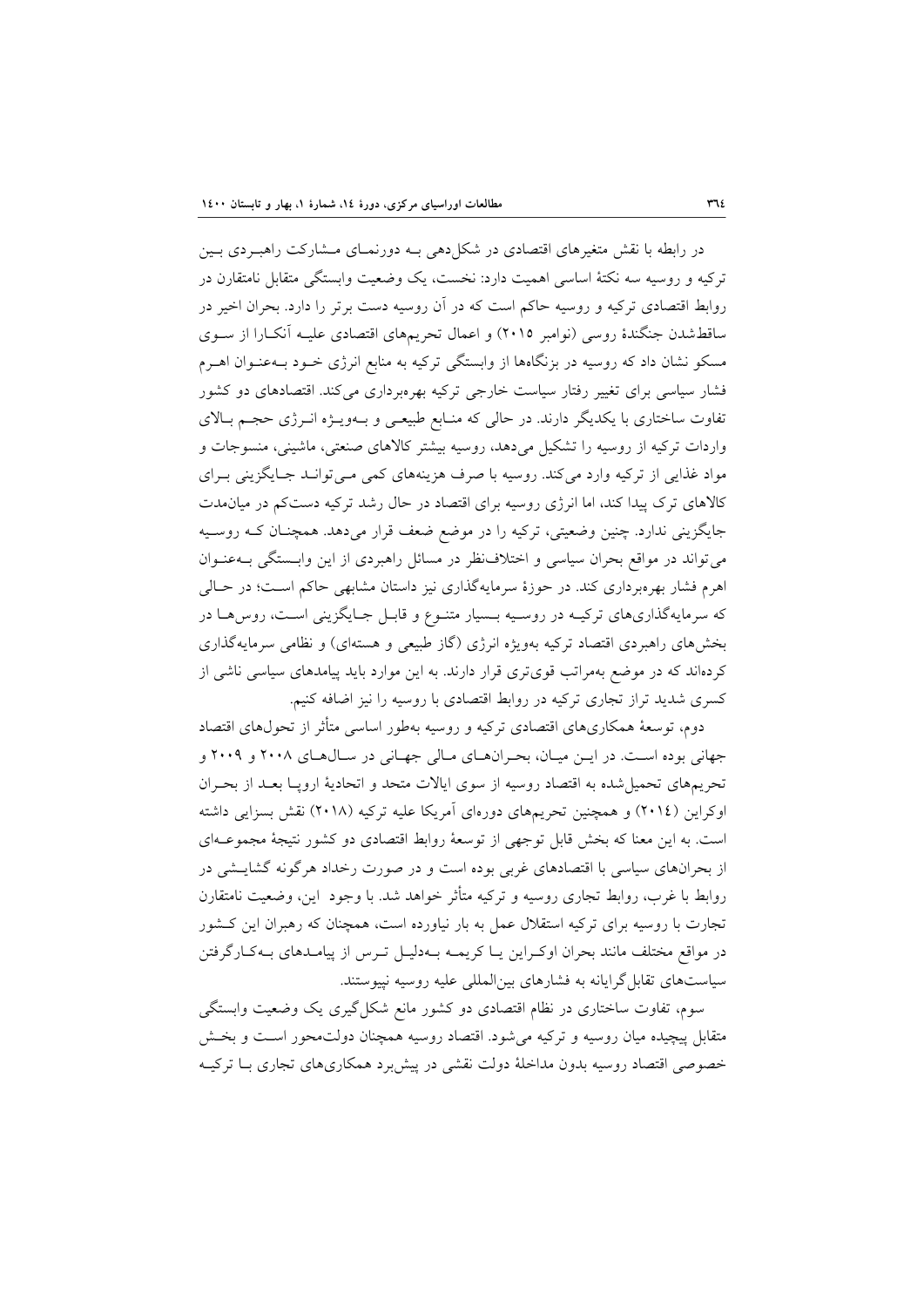ندارند. تركيه اقتصاد بازار آزاد دارد و بخش خصوصي نقش مهمي در توسـعة روابـط تجـارت خارجي دارند (10-11 :(Köstem, 2018 (a)

## **رويكردهاي واگرايانه در حوزة انرژي**

تجارت انرژي مهمترين منبع پيوندهاي راهبردي در روابـط اقتـصادي تركيـه و روسـيه اسـت. روسيه حدود نيمي از نيازهاي گاز طبيعي تركيه را تأمين ميكند كه عامل مهمي در ايجاد تـراز نامتوازن تجاري بين دو كشور است. وابستگي شديد تركيه به منابع گاز طبيعي روسيه همـواره نگراني جدي در تأمين نيازهاي انرژي اقتصاد در حال رشد اين كشور بـوده اسـت. در مقابـل، روسيه نيز بهدنبال ايجاد مسيرهاي جايگزين براي انتقال گاز خود به اروپاست تا وابـستگياش به تركيه كم شود. در سالهاي اخيـر تـصميمگيـران هـر دو كـشور در مـسئلة عرضـة انـرژي، بازارهاي صادراتي و همچنين مسيرهاي انتقال بـراي كـاهش وابـستگي بـه ديگـر كـشورها از «راهبرد تنوعِسازي»` پيروي ميكنند. بعد از بحـران اوكـراين (٢٠١٤)، راهبـردهـاي انــرژي دو كشور اولويتهاي متفاوتي را دنبال ميكند؛ بين سياست تركيه براي تبديلشدن به قطب انرژي منطقه و تمايلهاي روسيه براي تسلط بر مسيرهاي انتقال انرژي از خزر و خاورميانه به اروپـا، تجانس راهبردي ندارد. حاكمبودن ديدگاه ژئوپليتيكمحور در معادلههاي انرژي موجـب تغييـر توازن قدرت بهسود كشورهاي توليدكننده و انتقالدهنده همچون روسيه و تركيـه شـده اسـت .(Shirkhani and Sharifi, 2017: 123)

تركيه بهعنوان يك راهروي انرژي از نقش و جايگاه ژئوپليتيكي بسيار راهبردي برخـوردار است كه در حـدود بـيش از 70 درصـد از ذخـاير گـاز طبيعـي و نفـت جهـان را بـه اروپـا و ديگر نقاط دنيا منتقل ميكند. رهبران تركيه بهمنظـور كنـشگري فعـال در معادلـههـاي جهـاني انرژي بهدنبال بهرهبرداري از موقعيت راهبردي خود براي تبـديلشـدن بـه قطـب فرامنطقـهاي انرژي هستند. در مقابل، راهبرد روسـيه بـراي كنتـرل حمـلونقـل انـرژي خـزر، خاورميانـه و بهتازگي مديترانة شرقي، موجب برخورد با سياسـتهـاي تركيـهاي شـده اسـت كـه بـهدنبـال بهدسـتگـرفتن نقـش اساسـي در راهـروي انـرژي شـرق بـه غـرب اسـت. رهبـران روسـيه بهدليل مسائلي كه با اوكـراين و روسـية سـفيد دارنـد، هرچنـد تركيـه را شـريك حمـلونقـل و جايگزيني در دسترس براي خود در نظر گرفتهاند براي كاهش نقش و موقعيـت ژئـوپليتيكي تركيه به يك راهروي انتقال صرف تلاش ميكنند. با توجه به سياستهـاي انحـصاري مـسكو در كنترل مسيرهاي انتقال انرژي، تبـديلشـدن تركيـه بـه قطـب انـرژي منطقـه و بـهدنبـال آن

1. Diversification Strategy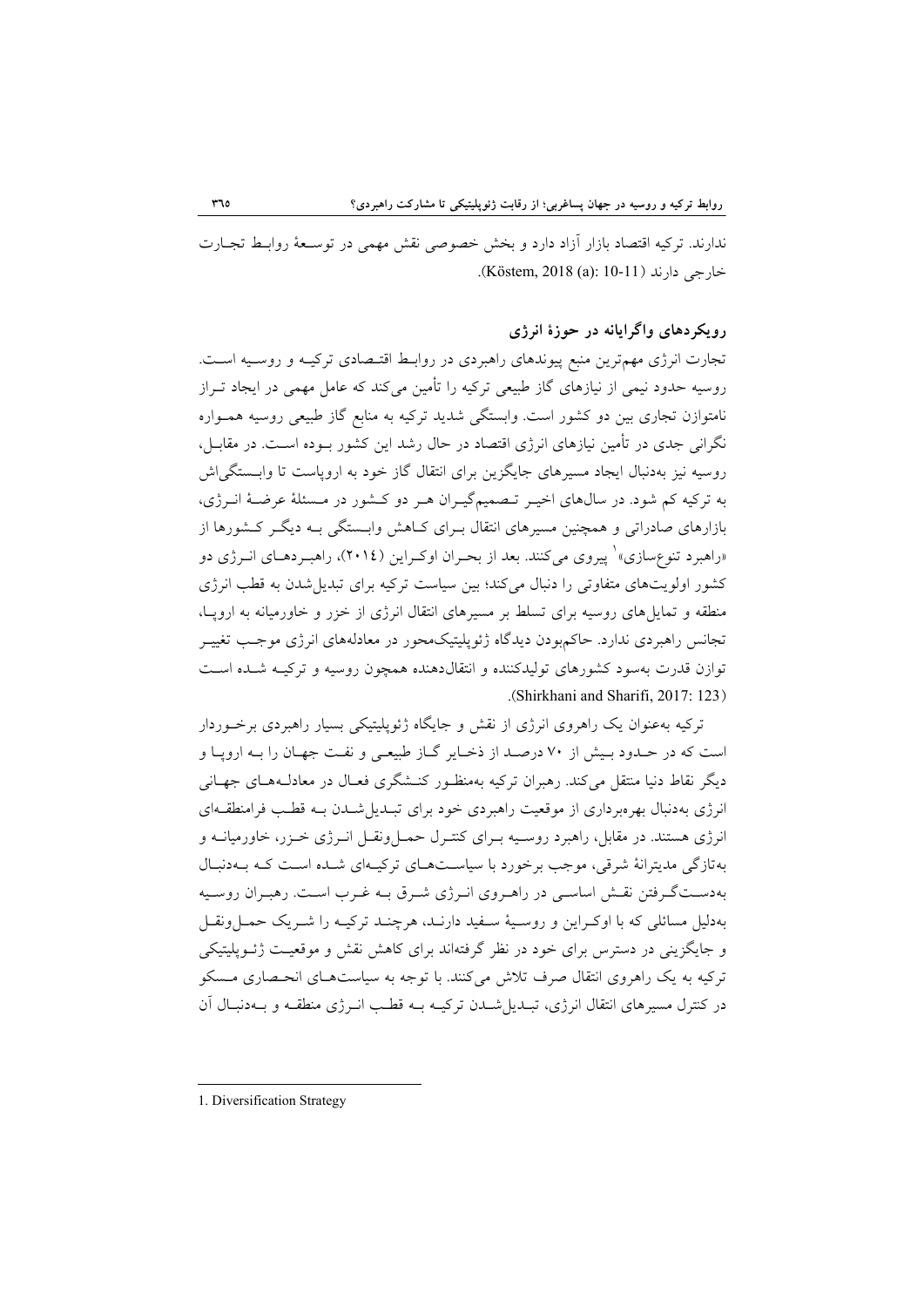پديدارشدن رقيب جديد براي روسيه، سناريوي مطلوبي را پيش روي دولت پوتين نميگـذارد .(Misiagiewicz, 2013: 14-17)

از اينرو، به اعتقاد برخي از كارشناسان حوزة انرژي، سياستهاي بلندمدت روسيه بر بستن مسيرهاي جايگزين انتقال انرژي به اروپا از راه تركيه استوار شده اسـت. بخـشي از كنـشگري فعال روسيه در معادلات ژئوپليتيكي شرق مديترانه بهويژه سوريه و ليبي در جهت سياستهاي بلندمدت انـرژي ايـن كـشور ارزيـابي مـي شـود (2018 ,Zhdannikov, 2018; Meliksetian, 2018). روسيه مخالف جدي طرحهاي خطوط لولة باكو- تفليس- جيحـان و بـاكو- تفلـيس- ارزروم بوده است. روسيه همچنين هرگز نگاه مثبتي به طرح نابـاكو نداشـته اسـت. در مقابـل نابـاكو، روسيه طرح جريان جنوبي را بهعنوان جايگزيني براي ناباكو و همة طرحهـاي مـورد حمايـت اتحادية اروپا پيشنهاد ميدهد. طرح جريان جنوبي، گاز روسيه را از درياي سياه به بلغارستان و سپس به يونان، ايتاليا و با احتمال استراليا حمل خواهد كرد.

از سوي ديگر، سياست تنوعسازي تركيه در حوزة انرژي بيشتر متوجـه مـسيرهاي انتقـالي مستقل از روسيه بهويژه ذخاير دريـاي خـزر و خاورميانـه و همچنـين بهـرهبـرداري از مبـادي انرژيهاي تجديدپذير است. تركيه روابط ويژهاي با جمهوري آذربايجان در حوزة انرژي دارد؛ خط لولة گاز باكو-تفليس-ارزروم و خط لولة نفت باكو-تفلـيس- جيحـان مـسيرهاي انـرژي اصلي ميان تركيه و جمهوري آذربايجان است. علاوه بر جمهوري آذربايجان، تركيه در راستاي اين سياست، نگاهي هم به ذخاير انرژي خاورميانه دارد. در سـال ،2006 مـصر، سـوريه، اردن، لبنان، روماني و تركيه موافقتنامهاي امضا كردهاند كه در آن گـاز كـشورهاي عربـي از دريـاي مديترانه و سوريه وارد تركيه و بعد بازارهاي اروپا خواهد شـد (Biondani and Sisti, 2017). در سالهاي اخير رهبران تركيه همچنين بهدنبال تعريف طرحهايي بـراي انتقـال منـابع انـرژي ايران، قطر و كردستان عراق به جنوب اروپا بودهاند. با وجود بيثباتيهايي كه در منطقه وجـود دارد، عملياتيشدن آن در كوتاهمدت بعيد بهنظر ميرسد، امـا مـسيرهاي نـامبرده بـيترديـد در بلندمدت از جايگزينهاي اصلي تركيه خواهند شد. در مقابل، پوتين با تكيه بر روابط شخـصي خود تلاش پايداري براي همراهساختن اردوغان در عملياتيكردن فازهاي مختلـف طـرح خـط لولهٔ جریان ترک ٰ انجام داده است تا از انحصارگري گازپروم در بازارهاي جنوب اروپا اطمنيان پيدا كند.

علاوه بر گاز طبيعي، روسها در بخش انرژي هستهاي تركيه حضور پررنگي پيدا كردهانـد. پوتين و اردوغان طرح نيروگاه هستهاي آككويو را در آوريل 2018 افتتاح كردند كه بـه ارزش 20 ميليارد دلار شركت روساتم ساخته است و با چهار راكتور هستهاي قرار اسـت حـدود 10

1. Turk Stream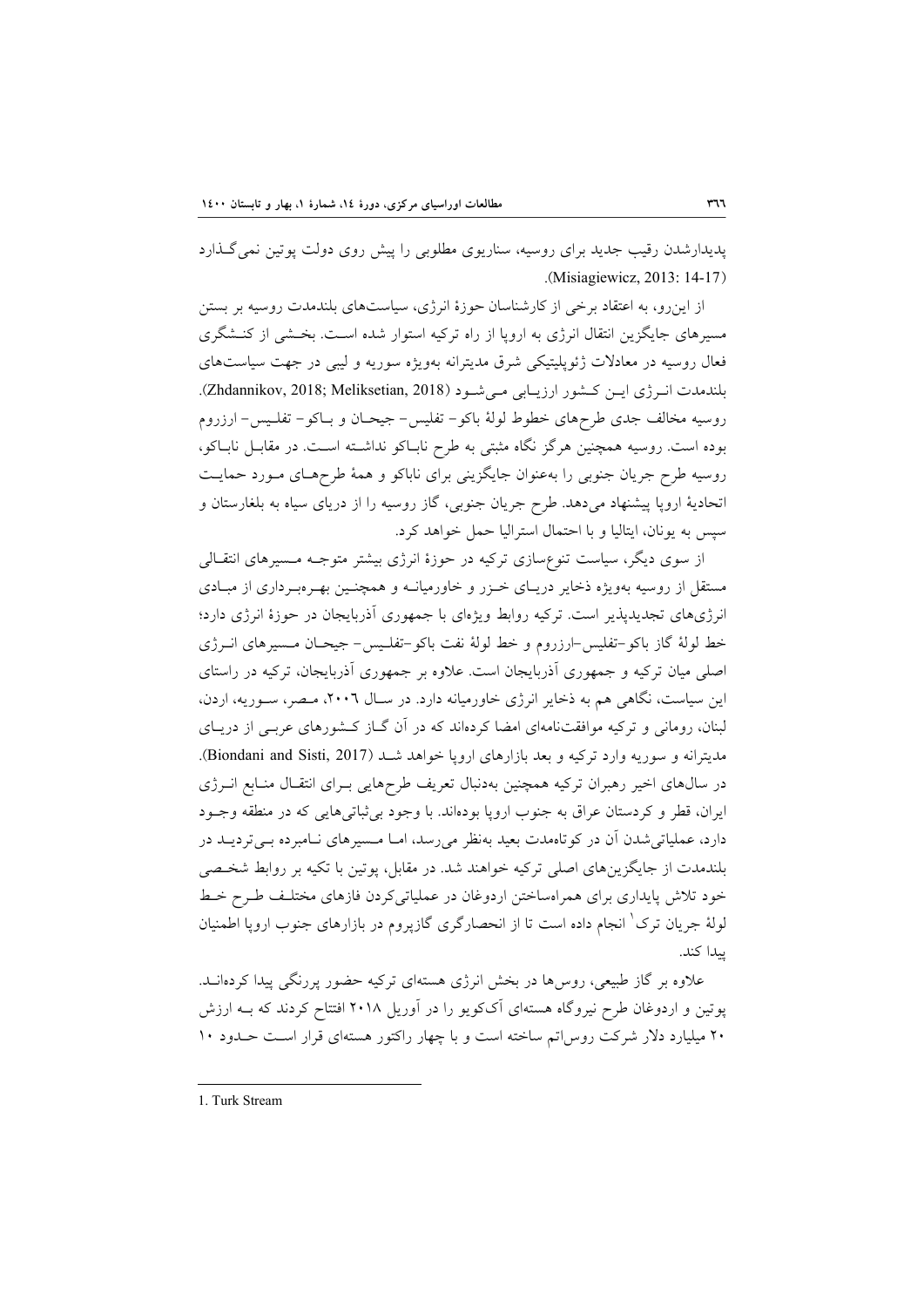درصد از نيازهاي برقي تركيه را تأمين كند (2018 ,Ashdown(. با وجود پيونـدهاي راهبـردي قابل توجه در روابط انرژي روسيه و تركيه، روند پيگيري راهبرد تنوعسازي در حوزة انرژي از سوي دو كشور دورنماي نقشآفريني متغير انرژي در شكلدهي بـه مـشاركت راهبـردي ميـان آنكارا و مـسكو را بـا ترديـدهايي روبـهرو مـيسـازد. همچنـان كـه بخـش قابـل تـوجهي از اختلافهاي راهبردي دو كشور در معادلات قفقاز جنوبي، سوريه، ليبـي و بـهطـوركلي شـرق مديترانه و شامات متأثر از اولويتهاي متعارض و رقابتي آنها در پيگيري هدفهاي جاهطلبانه در حوزة عرضه و انتقال انرژي به بازارهاي اروپايي اسـت. در ايـن ميـان، تـلاش دولـتهـاي اروپايي در كاهش وابستگي به واردات گاز طبيعي از روسيه و يافتن گزينههاي جايگزين هرچه بيشتر به وزن راهبردي تركيه در سياست تنوعسازي مبادي ورودي انرژي اروپا افزوده است.

## **عامليت ناپايدار رهبري؛ ترجيحهاي رقابتي پوتين و اردوغان**

از اوايل هزارة جديد، روابط شخصي پوتين و اردوغان نقش انكارناپذيري در توسعة بيسـابقة روابط روسيه و تركيه داشته است. شباهتهاي زيادي در گـرايشهـاي اقتدارگرايانـه و سـبك رهبري آنها وجود دارد، اما بهضرورت اين دو رهبر مقتدر را به شريكهـاي طبيعـي يكـديگر تبديل نميكند. در سالهاي اخير برخي از جريانهاي فكري در حزب عدالت و توسعه تـصور ميكردند كه برخلاف اتحادية اروپا و ايالات متحد، روسيه نگاه هـمتـرازي بـه تركيـه دارد. در حالي كه مسكو از نظر تاريخي بازيگر مسلط در روابـط تركيـه و روسـيه بـوده اسـت و نگـاه متفاوتي نسبت به آنكارا ارائه مـيكنـد؛ بـراي روسهـا تركيـه همـواره يـك همـسايه جنـوبي دردسرساز و شريكي ناتمـام بـوده اسـت (141-142 2020: ,Cagaptay(. بـا توجـه بـه تـداوم بياعتمادي متقابل، ضرورتهاي نوين بينالمللي و منطقهاي سبب شده اسـت كـه رهبـران دو كشور در مسائل مختلف همكاري را بر رقابت تـرجيح دهنـد. در ايـن ميـان، بهـرهبـرداري از ظرفيتهاي يكديگر براي ابزارسازي در روابطشان با اتحادية اروپا و آمريكا اهميت دارد.

پوتين، اردوغان را مرد اول سياست و حكومت تركيه ميداند كه نبض جامعه را در دسـت دارد. او بهخوبي ميداند كه چگونه پايگاه طرفداران خود را براي رسيدن به هـدفهـاي مـورد نظر بسيج كند. هرچند اين تصور بعد از كودتاي سال 2016 و تشديد قطببنـدي در تركيـه و همچنين آسيبپذيري دولت اردوغان كمي خدشهدار شده است، گرايشهاي ضدغربگرايانـة اردوغان و آمادگي او براي بهچالشكشيدن ارزشهاي سياسي و ترجيحهاي راهبـردي اتحاديـة اروپا و آمريكا، او را به شريك جذابي براي پوتين تبديل كرده است. پوتين به توسعة روابط بـا تركيه بهعنوان فرصتي براي ايجاد اختلال در كاركرد اتحاد فراآتلانتيكي بهويـژه نـاتو مـينگـرد (2016 ,Zarakol(. با وجود اين، كرملين نسبت به تفكر ايدئولوژيك و اسلام سياسي اردوغـان سوءظن دارد كه بهشكلي سوخت كنشگري ژئوپليتيكي تركيه در جهان عرب بهويژه سـوريه و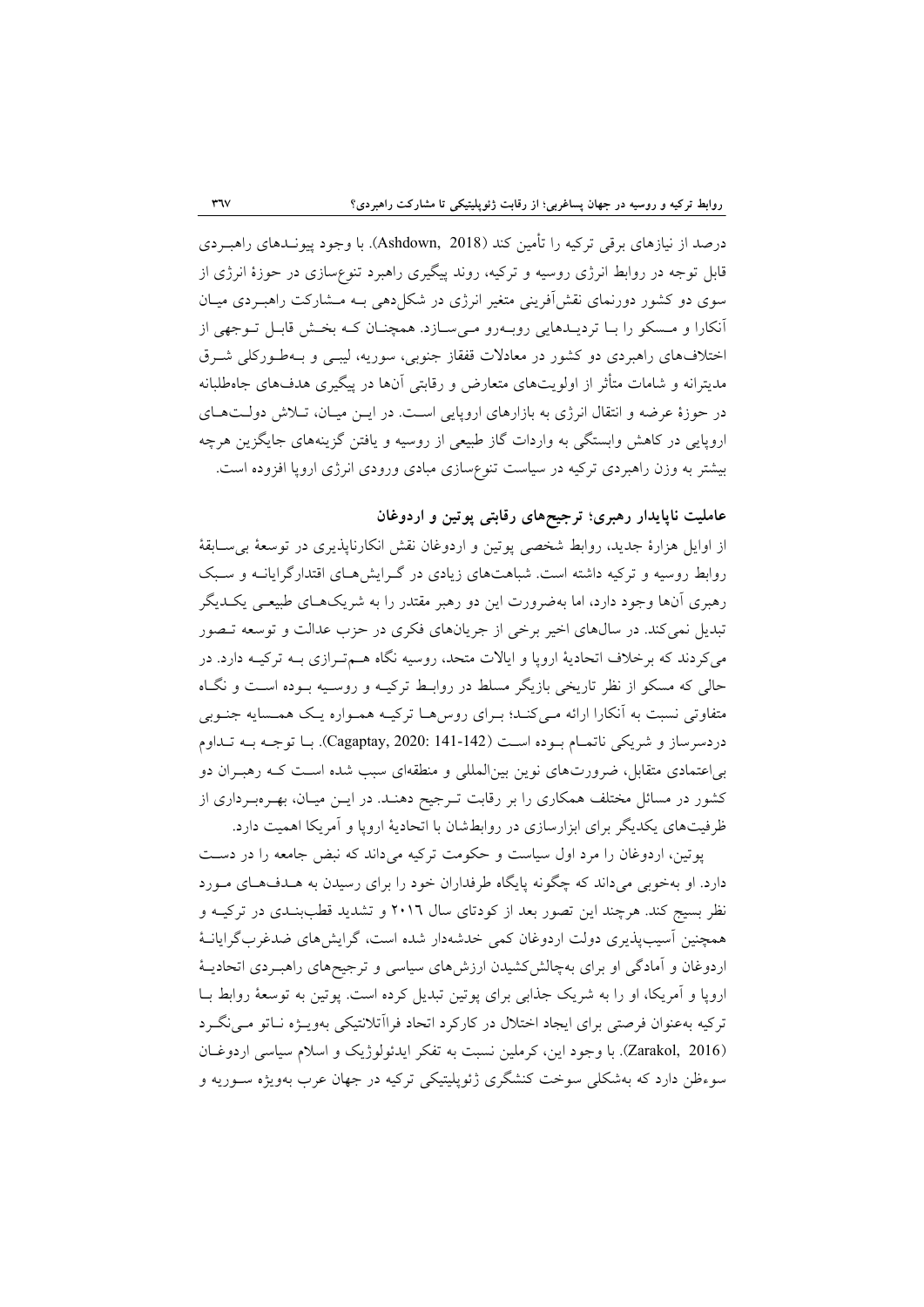ليبي را تأمين ميكند. اين اختلافهاي ايـدئولوژيكي خـود را در دورههـاي مختلـف از جملـه مواضع متناقض دو كشور نسبت به رژيم سياسي ژنرال فتاح السيسي در مـصر، بـشار اسـد در سوريه و ژنرال خليفه حفتر در ليبي نشان داده است.

اردوغان، پوتين را رهبري تماميتخـواه تـصور مـيكنـد كـه بـراي رويـارويي بـا بحـران مشروعيت داخلي در روسيه در بهكارگرفتن رويكردي تقابلگرايانه با غرب ميكوشد. اين خود فرصتي مغتنم براي پيگيري دستوركارهاي سياسي اردوغان در روابط با قدرتهاي غربي براورد ميشود تا نسبت به موقعيت تضعيفشدة تركيه در اتحاد فراآتلانتيكي بازنگري كننـد. در دهـة گذشته تركيه تقريباً در همة اقدامهاي ناتو براي مهار روسيه جانب بـيطرفـي و احتيـاط را در پيش گرفته است. اردوغان بهخوبي ميداند كه پوتين محبوبيت بالايي در تركيـه نـدارد، امـا در مقايسه با رهبران غربي، تركها اعتماد بيشتري به پـوتين دارنـد. 20 درصـد از افكـار عمـومي تركيه به مشاركت پوتين اطمينان دارند در حالي كه تنها 11 درصد به ترامـپ اعتمـاد مـيكننـد (Wike and Others, 2017). واقعيت اين است كه يك بدبيني تاريخي و ذهنيت منفـي نـسبت به روسيه و رهبران آن در جامعة محافظهكار تركيه وجود دارد.

ديدگاههاي متفاوت و گاهي متعارض به مسئلة تروريسم و افراطيگرايي مـذهبي از ديگـر دليلهاي بياعتمادي دو رهبر اقتدارگرا نسبت به هدفهاي پشت پردة يكديگر اسـت. روسـيه همواره نسبت به بهرهبرداري تركيه از جريانهاي تكفيري داعـش و جبهـه النـصره در شـامات سوءظن دارد. بهويژه برخي از نيروهاي اين جريانهاي بنيادگرا را چچنيهايي تشكيل ميدهنـد كه خود از تهديدهاي امنيت ملي روسيه است. از سوي ديگر، پوتين از پيامدهاي داخلي متـأثر از اسلام سياسي اردوغان برداشت تهديد ميكند. حدود 15 درصد از جمعيت روسـيه مـسلمان هستند. بيشتر مسلمانان تاتار پيوند عميق قـومي و فرهنگـي بـا مـسلمانان تـرك دارنـد. حتـي بسياري از مسلمانان غيرترك روسيه مانند چچنها ارتباطات تـاريخي بـا تركيـه دارنـد و ايـن كشور ميزبان اصلي جامعه مهاجران چچني است. از نگاه پوتين، موفقيـتهـاي اسـلام سياسـي اردوغان در تركيه ميتواند جامعة مسلمانان روسـيه را سياسـي و تحريـك بـه كنـشگري كنـد (52-54 2018: ,Taylor(. در مقابل، اردوغان همواره نسبت به سياستهاي كـردي كـرملين در منطقه بدبين است. بـرخلاف متحـدان غربـي، پـوتين هنـوز حتـي پكك را بـهعنـوان گـروه ترويستي شناسايي نكرده است و اولين دفتر نمايندگي كردهاي سوريه (پي.واي.دي) به دعوت خود پوتين در مسكو تأسيس شد. تعهدهاي عميق ايدئولوژيك اردوغان به حمايت از نيروهاي اخوانالمسلمين در سراسر منطقه كه پوتين آنها را بهعنوان سازماني بنيادگرا ميشناسد، مـانعي ديگر در اعتمادسازي متقابل بين پوتين و اردوغان است. پوتين با سـبك رهبـري اقتدارگرايانـة اردوغان مشكلي ندارد، اما بهشدت نسبت به دستوركارهاي مذهبي آن سوءظن دارد. در مقابل،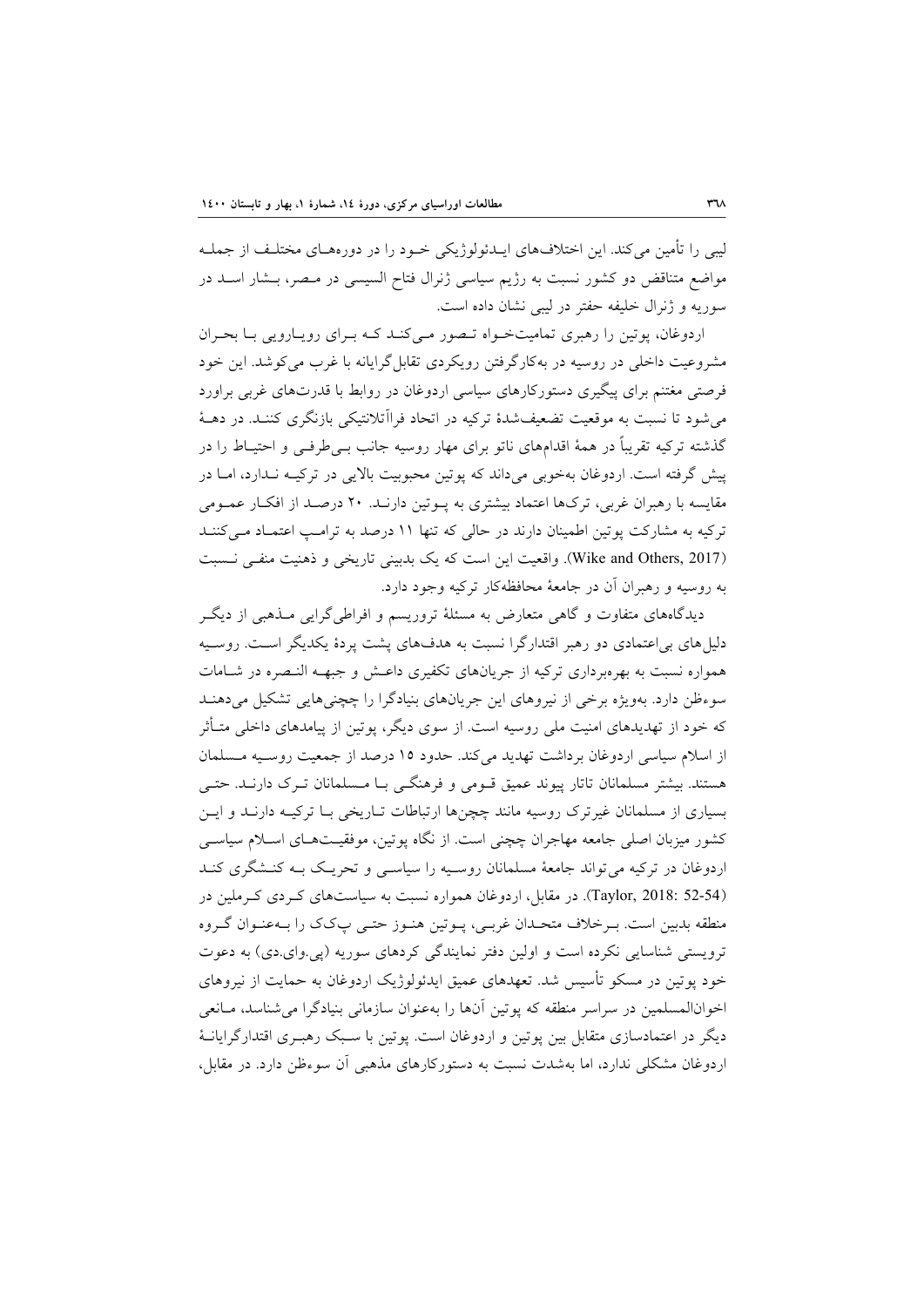اينكه پوتين براساس يك ذهنيت عملگرايانه بهراحتي ميتواند با همة رهبران كشورهاي منطقه ارتباط برقرار كند براي اردوغان قدري مخاطرهآميز و شبههانگيز است.

در تصويري كلان، اردوغان قدرتمند مطلوب پوتين نيست. در جريـان همـهپرسـي قـانون اساسي سال 2017 تركيه، خبرگزاري دولتي «اسپوتنيك» روسيه بيـشترين تبليغـات رسـانهاي را عليه كمپين اردوغان داشت. پوتين يك ناتوي ضعيف را در محيط راهبردي خود ميخواهد. در اين زمينه، تشديد قطببندي در داخل تركيه در ميان طرفداران و مخالفـان اردوغـان و تعميـق بحران سياسي اين كشور در خدمت چنين هدفي است. پوتين دنبال جايگزيني اردوغان با يـك رهبر ليبرال يا چپگرا هم نيست و حفظ موازنة قدرت در سياست داخلي تركيه با تداوم سبك رهبري ضدغربگرايانة اردوغان مطلوب پوتين است. از سوي ديگر، پوتين نميخواهد اشـتباه استالين در دورساختن تركيه از روسيه (1946) را تكرار كند و با بهرهگيري از ابزارهاي مختلف براي نزديكساختن آنكارا به مسكو و دوركردن آن از بروكسل و واشينگتن مـيكوشـد. پـوتين همچنين بهضرورت خواستار خروج تركيه از ناتو نيست تا همچنان از ظرفيـتهـاي آن بـراي نفوذ در اتحاد وراآتلانتيكي و ناكارامدسازي ترتيبات امنيتـي نـاتو در مهـار روسـيه سـود ببـرد (174-176 2020: ,Cagaptay(. در چنين شرايطي، تركيه تبديل به تسهيلگر تنظيم روابط روسيه با غرب شده است.

روند شخصيشدن قـدرت و حكومـت در روسـيه و تركيـه كـه پـوتين و اردوغـان را بـه بازسازي شكوه گذشته امپراتوريهاي خود ترغيب كرده است، زمينههاي نزديكي راهبـردي دو قدرت نوپديد در نظم در حال تغيير بينالمللي را هموار كرده است، اما نميتواند به دورنمـايي پايدار در روابط روسيه و تركيه منجر شود. با وجـود ايـن، دو رهبـر اقتـدارگراي شـرقي فهـم مشتركي از شرايط در حال گذار بينالمللي و افول هژموني غـرب دارنـد كـه نـاگزير آنهـا را بهسوي همكاري راهبردي و مديريت رقابتهاي ژئوپليتيكي پيش ميبرد.

## **محدوديتهاي ناشي از رقابتهاي ژئوپليتيكي**

روسيه و تركيه دو قدرت تجديدنظرطلب در معادلات در حـال تغييـر بـينالمللـي و منطقـهاي هستند. با بهچالشكشيدن سازوكار ژئوپليتيكي محيط پيرامـوني خـود، مـسكو و آنكـارا بـراي بيشينهسازي نفوذ و نظمدهي به ساختار آنارشيك منطقهاي براساس برتريهاي راهبـردي خـود تلاش ميكنند. در اسناد بالادسـتي تركيـه، روسـيه مهـمتـرين رقيـب اوراسـيايي تركيـه اسـت (73 2015: ,Aktürk(. در سطح راهبردي، تركيه منافع و اولويتهاي ژئوپليتيكي متعارضـي بـا روسيه در معادلات درياي سياه، قفقاز جنوبي، خاورميانه و شمال آفريقا و شرق مديترانـه دارد. با تحويل سامانة دفاع موشكي اس-٤٠٠ به تركيه و تهديد به اخراج اين كشور از ناتو از سوي متحدان غربي، همه از گشايش عصر جديدي در تسريع مشاركت راهبردي بين روسيه و تركيه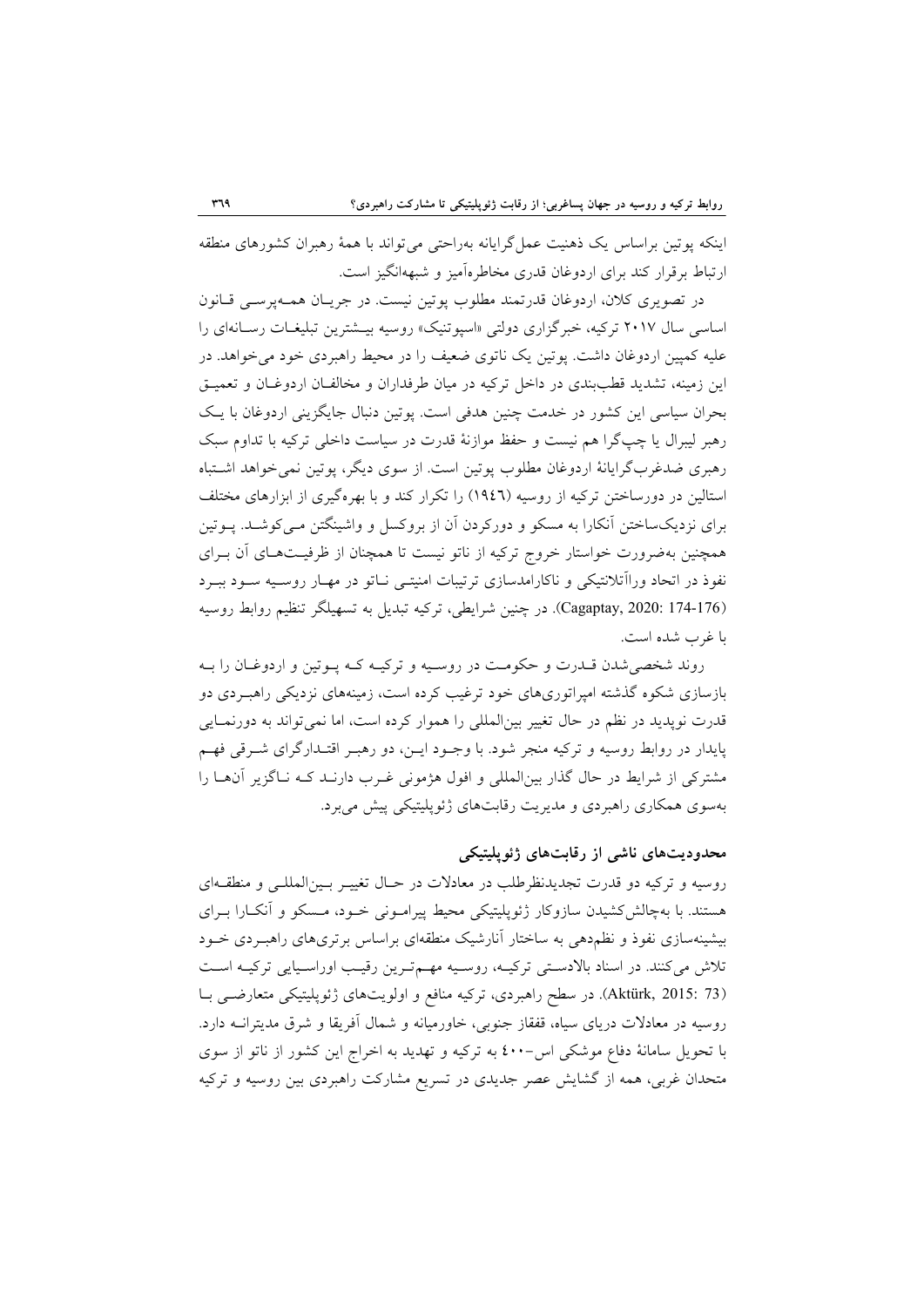سخن گفتند. اما واقعيت ماجرا هنوز فاصلة زيادي با پيشبينيهاي هيجـاني دارد، همچنـان كـه روابط دو كشور در تأثير سازوكارهاي امنيتي و ژئوپليتيكي ناپايدار در منـاطق پيرامـوني بـسيار شكننده است.

با وجود همكاريهاي ديپلماتيك گـسترده بـراي بـرونرفـت از بحـران سـوريه در قالـب چارچوب ديپلماتيك گفتوگوهاي آستانه (به همراه ايران)، روسيه و تركيه در جبهة نظـامي و سياسي مقابل همديگر قرار دارند. روسيه بهدنبال پاكسازي مناطق شمال غربي سوريه از نيروهاي معارض و تسلط سرزميني دولت بشار اسد است. درحاليكه تركيـه بـا حمايـت همـهجانبـه از گروههاي معارض و مداخلة مستقيم نظامي در تغيير نظام سياسي بشار اسد و تقويـت مواضـع نيروهاي محلي همپيمان خود در شمال سوريه ميكوشد. شرايط در سوريه بهاندازهاي ناپايـدار است كه احتمال هرگونه مناقشة هرچند محدود و غيرمستقيم ميان تركيه و روسيه وجـود دارد. هرچند تركيه با چراغ سبز روسيه دستاوردهاي ميداني قابل تـوجهي در عقـبرانـدن نيروهـاي كردي پيوايدي و يپگ در امتداد مرزهاي شمال شرقي سوريه بهدست آورده اسـت، امـا از بازي پوتين با كارت كردهاي سوري اطمينان دارد (88 :Golmohammadi and Others, 2017). اردوغان با نااميدي از حمايت ناتو بهويژه ايالات متحد در تقابل با نفوذ سـرزميني و كنـشگري سياسي كردهاي سوريه ناگزير بهسوي معاملهگري با پوتين متمايل شده است. همچنين مجبـور است بخشي از شرطهاي سياسي و ميداني مسكو در عقبنـشيني از منـاطق مـورد مناقـشه در سوريه را بپذيرد. با توجه به ناپايداري تحولهاي سوريه و اين واقعيت كه دستاورد ديپلماتيـك در گرو دستاورد ميداني است، آيندة نظام سياسي سوريه و موقعيت دولت بشار اسـد همچنـان منبع بالقوة مناقشه در روابط مسكو و آنكارا ارزيابي ميشود.

ترجيحهاي متعارض دو كشور در صـحنة رقابـتهـاي سياسـي و ميـداني ليبـي از ديگـر حوزههاي رقابت ژئوپليتيكي تركيه و روسيه است. تركيه از دولت وفاق ملـي فـائز الـسراج در طرابلس حمايت نظـامي و سياسـي مـيكنـد. در حـالي كـه روسـيه در شـرق ليبـي از دولـت خودخواندة ژنرال حفتر پشتيباني ميكند. با توجه به گستردگي جنگ داخلي در ليبي، معـادلات در حال تغيير ليبي فقط محدود به مناقشة قدرت بين دولت وفاق ملي و نيروهاي ژنـرال حفتـر نيست و فراتر از رقابتهاي داخلي، ناظر بر موازنة قدرت و معادلات سياسي شـمال آفريقـا و شرق مديترانه است كه ناگزير توجه بازيگران بينالمللي و منطقهاي مختلفي را بـا هـدفهـاي متفاوتي بهسوي خود جلب كرده است. در ميان موارد مختلف، توافق تركيه و دولت وفاق ليبي در ترسيم مرزهاي آبي ميان دو كشور كه به تركيه اجازه ميدهد با دورزدن يونـان يـك مـرزي آبي براي خود در شرق مديترانه ايجاد كند و بتواند از ذخيرههاي بزرگ نفتوگـاز ايـن منطقـه سهمي بهدست آورد، بيش از پيش حساسيتهاي روسيه را برانگيخته است. در مقابل، مسكو با حمايت از مواضع يونان و قبرس براي نقشآفريني فعـال در معـادلات انـرژي شـرق مديترانـه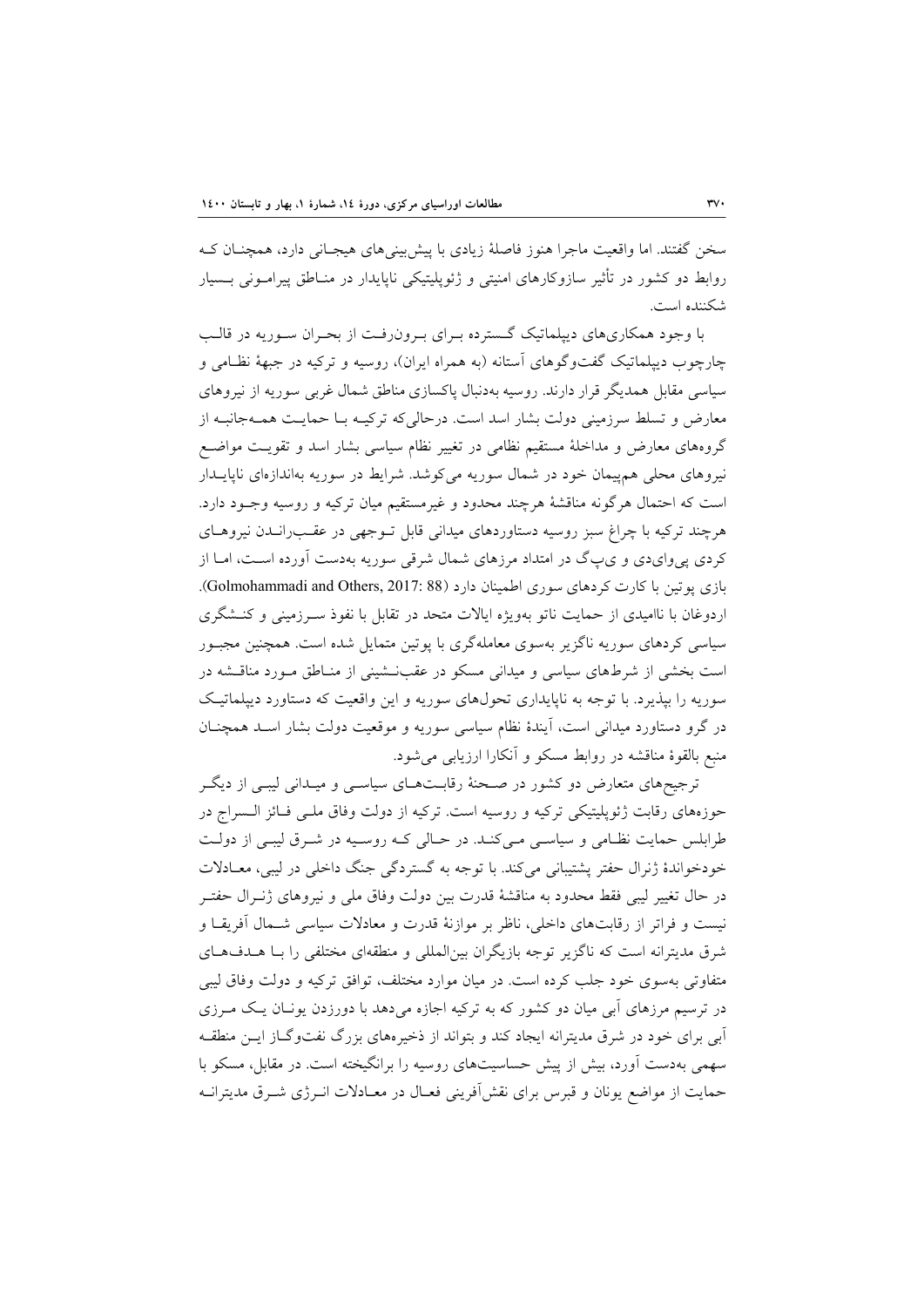ميخواهد در جهت سياست انحصارگري خود در حـوزة صـادرات انـرژي مـاجراجوييهـاي ژئواستراتژيك تركيه در اين منطقه را كنترل كند (220 2019: ,Haugom(.

فراتر از خاورميانه و مديترانه، مسكو و آنكارا در بسياري از مسائل ژئوپليتيكي درياي سياه، قفقاز و بالكان اختلاف نظـر جـدي دارنـد. اقـدام روسـيه بـه پيوسـتهسـازي كريمـه بـهطـور اجتنابناپذيري موازنة قدرت در درياي سياه را عليه تركيه برهم زده است و موجب وابـستگي بيشتر آن به ابتكارهاي راهبردي ناتو شده است. هرچند محدوديت در قدرت ساختاري تركيـه مانع از بهكاربردن گامهاي عملي در تقابل با مداخلهگرايي روسيه در اوكراين شده است، آنكارا با بهرسميتنشناختن پيوستهسازي كريمه به خاك روسيه در واگذاركردن مسئوليت موازنهگري به دوش متحدان غربي ميكوشد (2017 ,Koru(. در جنوب قفقاز مسايل قدري متفاوت اسـت و تركيه بهتدريج ميخواهد نقشي فعال در مناقشة نـاگورنو قـرهبـاغ و حمايـت همـهجانبـه از مواضع سياسي و ميداني جمهوري آذربايجان به عهده بگيرد كه ناگزير با واكنشهاي روسيهاي روبهرو ميشود كه براي حفظ موازنه از مواضع دولت ارمنستان حمايت ميكند. مسكو جنـوب قفقاز را حيات خلوت خود ميداند و براساس سياستهاي خارج نزديـك ايـن كـشور تـلاش ميكند تا از مداخلة قدرتهاي ديگر در اين منطقه جلوگيري كند. با وجود همكـاري نزديـك نيروهاي نظامي دو كشور بهعنوان حافظان آتشبس مناطق مورد مناقشة جنگ قرهبـاغ در سـال ،2020 منطقه مستعد آشوب در رقابت ميان روسيه و تركيه است. در بالكان نيز از نظر تـاريخي دو كشور در قطببنديهاي مذهبي و قومي منطقه، همواره در جبهه مقابل يكديگر صفآرايـي كردهاند. همة اين پوياييهاي منطقهاي نشان ميدهد كه مسكو و آنكـارا در بـسياري از مـسائل ژئوپليتيكي محيط همسايگي خود اختلافنظر دارند. هرچند يك تركية اوراسياگرا نگرانيهـاي فزايندهاي در بروكسل و واشينگتن ايجاد كرده است، اين به معناي همسويي آنكارا با مسكو در ترتيبات امنيتي و ژئوپليتيكي اوراسيا نيست.

در طول دهة اخير، معادلات در حال تغيير درياي سياه نيز به محدوديت ژئوپليتيكي مهمـي در شكلدهي به روابط راهبردي روسيه و تركيه تبديل شده اسـت بـهويـژه بـا توجـه بـه ايـن واقعيت كه ترجيحهاي امنيتي ناتو بخشي از ايـن معـادلات اسـت. اولويـت اصـلي نـاتو مهـار تهاجمهاي احتمالي روسيه در درياي بالتيك بهويژه عليه استوني، لتوني و ليتـواني اسـت، ولـي معادلات درياي سياه نيز بهتدريج اهميت فزايندهاي پيدا كرده اسـت. در چنـين متنـي، رهبـران تركيه دو هدف اصلي در درياي سياه دنبال ميكنند: نخست، حفظ سطحي از استقلال عمـل در گسترش مانور سياسي خود بهمنظور مصونماندن از پيامدهاي مناقشه بـين نـاتو و روسـيه كـه نمونة آن را در همراهينكردن آنكارا با تحريمهاي غرب عليه روسـيه بـهدنبـال پيوسـتهسـازي كريمه مي بينيم (Erşen, 2017: 92).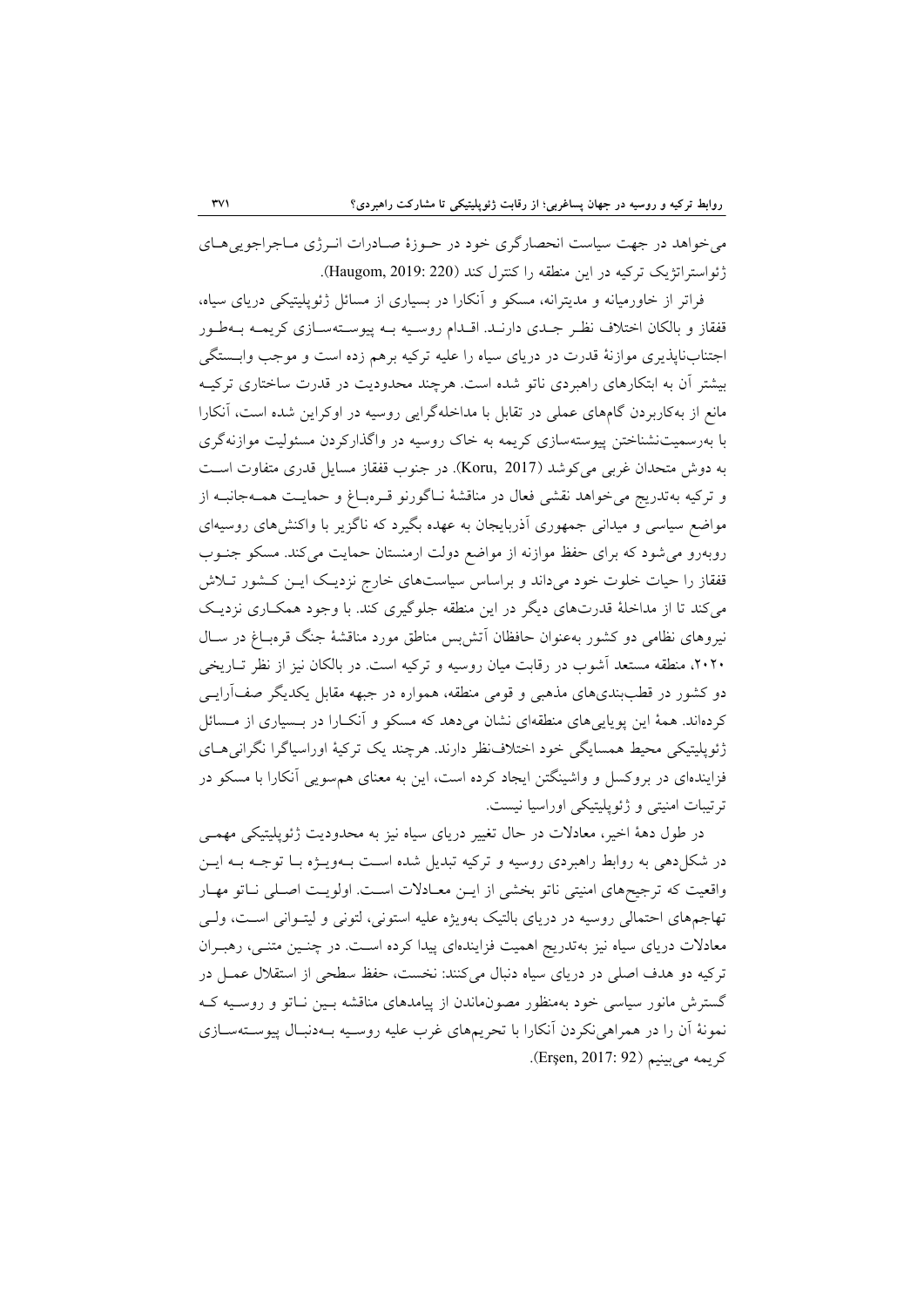دوم، تركيه بهدليل ابتكارهاي يكجانبهگرايانه در طرحهاي توسـعة دريـايي خـود مخـالف حضور دائمي ناتو در درياي سياه است. با وجود اين، تركها بهخوبي آگاه هستند كـه ظرفيـت موازنهگري عليه سلطة دريايي و نمايش قدرت روسها در درياي سـياه را ندارنـد بـهويـژه بـا توجه به اينكه نيروهاي دريايي اين كشور بعد از تسويهحسابهاي كودتاي 15 ژوئيه تـضعيف شده است. براي رهبران نظامي و سياسي تركيه روشن است كه روسيه در بزنگاهها از هژمـوني نظامي خود در درياي سياه براي رسيدن به دستاوردهاي سياسي بهويـژه در محـيط همـسايگي شمالي اين كشور بهرهبرداري خواهد كرد. براي مقابله با هدفهاي تهاجمي روسـيه، اردوغـان هرچند بهنظر ميرسد كه واقعيتهاي ژئواستراتژيك درياي سياه را پذيرفته است، بارها به ناتو هشدار داده است كه اين منطقهٔ راهبردي در حال تبديل شدن به يک «درياچــه روســ<sub>م</sub>» ٰ اســت در <sup>2</sup> (2016 ,Kucera(. علاوه بر اختلافهاي تاريخي دو كشور بر سر مفاد كنوانـسيون مـونترو عبور و مرور نظامي روسها از تنگههاي تركيه، خبر اكتشاف منابع گاز طبيعي از سوي تركهـا در سواحل درياي سياه و نياز به حضور پررنگ نظامي در اين منطقه هرچـه بيـشتر بـه مناقـشة قدرت ميان تركيه و روسيه منجر خواهد شد.

#### **نتيجه**

نزديكي بيسابقه در روابط تركيه بـا روسـيه در دو دهـة گذشـته بيـانگر تحـولهـاي مهـم در تنوعسازي روابط خارجي تركيه است. اما اينكه شرايط گذار نظام بينالملل و پديدارآمدن نگـاه به شرق در سياست خارجي تركيه ميتواند زمينههاي ايجاد همكاري راهبردي بـا يـك قـدرت بزرگ شرقي را فراهم كند كه جاهطلبيهاي فزايندة بينالمللي دارد، با محدوديتهاي ساختاري و هنجاري پرشماري روبهرو است. در اين زمينه چند نكته شايان توجه است:

نخست، در صحنة سياست داخلي تركيه بهنظر ميرسد بايـد احتيـاط كـرد در برداشـت از كودتاي نافرجام 15 ژوئية بهعنوان نقطة عطفي در بازسازي جهـتگيـريهـاي كـلان سياسـت خارجي تركيه و اينكه رويدادهاي مهم پيامدهاي تحولسـاز راهبـردي دارنـد. حمايـت دولـت روسيه از نظام سياسي اردوغان و قدرتيابي بـازيگران اوراسـياگرا در سـپهر سياسـت داخلـي تركيه اين تصور را ايجاد كرده است كه نيروهاي اتحادساز در روابط مـسكو و آنكـارا بـهطـور فزايندهاي در حـال تقويـت هـستند. امـا واقعيـت ايـن اسـت كـه اردوغـان بـه ظرفيـتهـاي اوراسياگرايان براي شكلدهي به يك ائتلاف فراگير سياسي بهمنظور تأمين امنيت رژيم سياسـي خود نگاه ابزاري دارد و اين گروه نيروهاي سياسي تحولساز در تركيه نيستند.

<sup>1.</sup> Russian lake

<sup>2.</sup> The Montreux Convention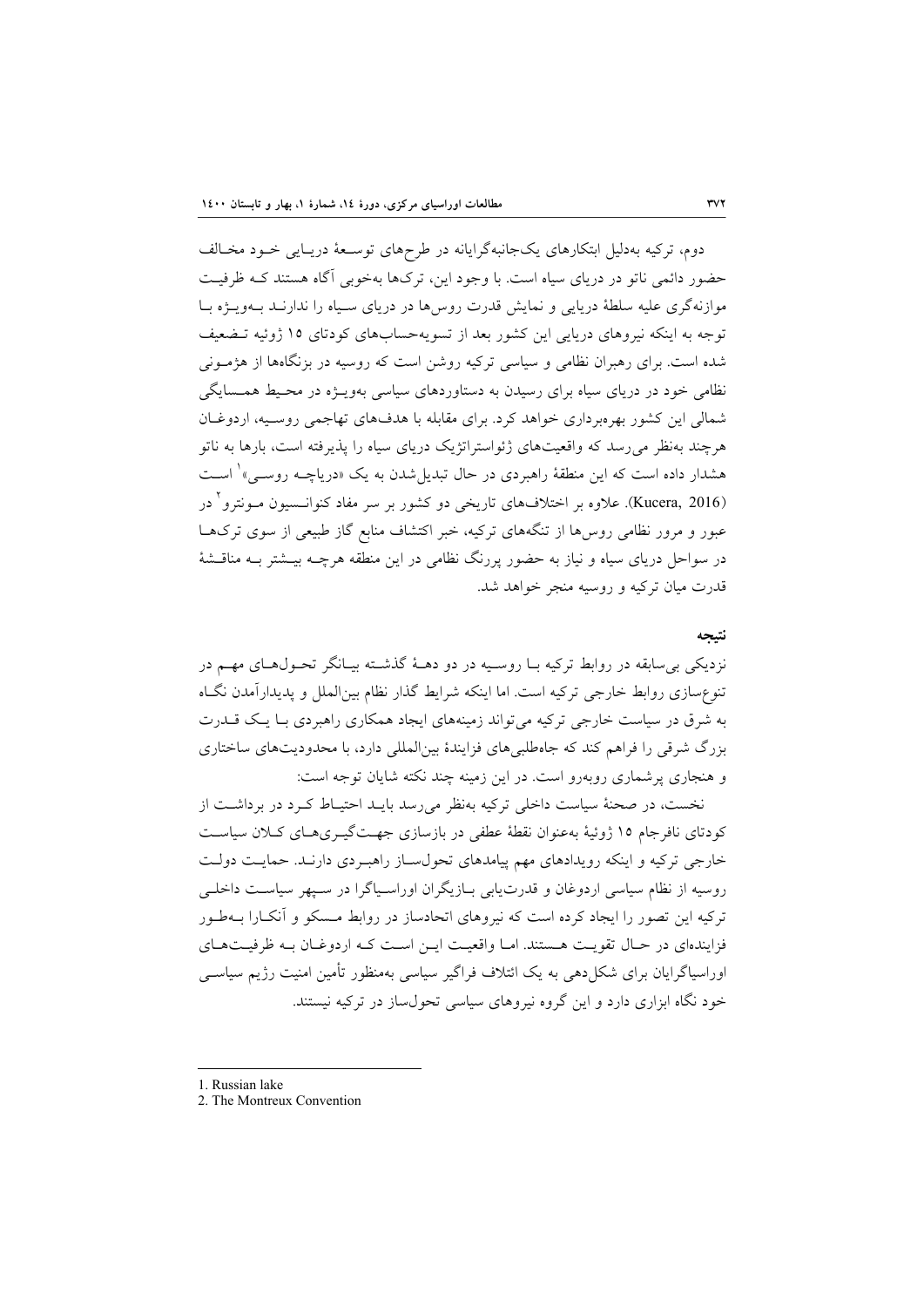دوم، هرچند حجم بالاي روابط تجاري به عنصر مهمي در توسعة روابـط تركيـه و روسـيه تبديل شده است، اما وضعيت وابستگي متقابل نامتقارن اقتصادي بين دو كشور بهويژه وابستگي تركيه به واردات انرژي از روسيه مانعي در ترسيم دورنماي همكاري راهبـردي ميـان آنكـارا و مسكو است. تجربة تحريمهاي اقتصادي مسكو عليـه تركيـه در جريـان سـاقطكـردن جنگنـدة روسي نشان داد كه مسكو از اين وابستگي بهعنوان اهرم فشار سياسي براي تغيير رفتـار آنكـارا بهرهبرداري ميكند. تركها از اين بحران درس گرفتهانـد و بـهخـوبي مـيداننـد كـه در چنـين وضعيتي تركيه نميتواند بهعنوان شريك همترازي براي روسيه از اسـتقلال عمـل راهبـردي در پيگيري هدفهاي سياست خارجي خود برخوردار باشد.

سوم، مربوط به برداشتي است كه رهبران دو كشور از جايگاه خود در شـرايط گـذار نظـام بينالملل و از هدفهاي راهبردي يكديگر دارند. اينكه تركيه و روسيه قدرتهـايي بـا پيـشينة فرهنگي، اجتماعي و جهانبيني متفاوتي هـستند طبيعـي اسـت، امـا اينكـه در شـرايط نوپديـد بينالمللي و منطقهاي چه فهمي از هدفها و موقعيت يكديگر دارند، شايان توجه است. هر دو كشور قدرتهايي برونگرا و بياعتماد به غرب بهويژه آمريكا هستند، اما در تأثير تحـولهـاي سياست داخلي خود در طول تاريخ همواره نسبت به هدفهاي يكديگر در محـيط همـسايگي خود بدبين هستند.

سرانجام روسيه و تركيه با يكديگر طيف وسيعي از اخـتلافهـاي ژئـوپليتيكي در دريـاي سياه، قفقاز، شرق مديترانه، خاورميانه و بهويژه سوريه و ليبي دارند كه به آسـاني سـازشپـذير نيست. از سوي ديگر، نقش مهم روابط شخصي رهبران دو كشور در نزديكي راهبردي روسـيه و تركيه خود عاملي در ناپايداري روابط مصلحتي دو كشور در شرايط كنوني است. در صورت رخداد هرگونه سناريويي در آيندة رهبري اردوغان يا پوتين روابط تركيـه و روسـيه بـهشـدت متأثر خواهد شد و اين نشان از نبود نهادمندي و ساختارمندي همكاريهاي راهبردي دو كشور دارد. در حالي كه تركيه هنوز وابستگي ساختاري و نهادي عميقي با اتحادية اروپا و آمريكـا در حوزههاي مختلف اقتصادي، هنجاري، امنيتي و سياسي دارد. از اينرو، بهنظر ميرسد بحـث از پديدارشدن مشاركت راهبردي در روابط بين تركيه و روسيه دستكم در آيندة پيشبينـيپـذير قدري دور است. بايد تحركهاي اخيـر در نزديكـي راهبـردي دو كـشور را در قالـب واكـنش عملگرايانة رهبران آنها به مجموعهاي از بحرانهاي داخلـي، محـدوديتهـاي ژئوپليتيـك در حال تغيير منطقهاي و اقتضاهاي جهان در حال پديدآمدن پساغربي فهميد.

#### **References**

Aghaee, D. and E. Taheri (2017), "Geo-economics Explanation of the Middle East and Central Asian Regional Order in the Global System", **Central Eurasia Studies**, Vol. 10, No. 2, pp. 255-270 [in Persian].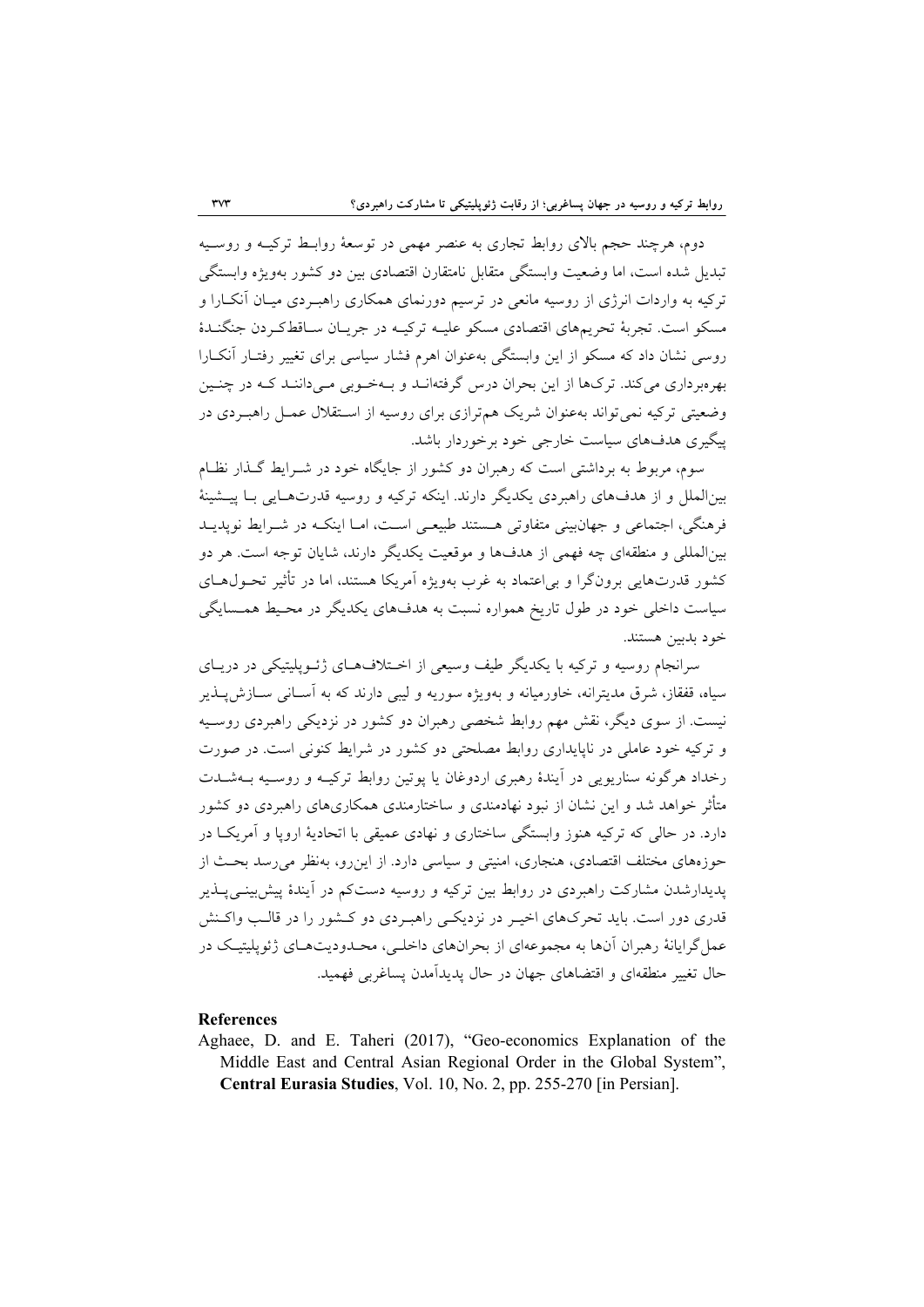- Aktürk, Şener (2015), "The Fourth Style of Politics: Eurasianism as a Pro-Russian Rethinking of Turkey's Geopolitical Identity," **Turkish Studies**, Vol. 16, No. 1, pp. 54-79.
- Ashdown, Nick (2018), "Turkish Nuclear Plant a Threat to Environment, Experts Say", **Ahval News**, Available at: https://ahvalnews.com/akkuyu/ turkish-nuclear-plant-threat-environment-experts-say, (Accessed on: 26/4/2018).
- Biondani, Di Paolo and Leo Sisti (2017), "The Pipeline of the Three Regimes", **L'Espresso**, Available at: https://espresso.repubblica.it/ inchieste/2017/04/18/news/the-pipeline-of-the-three-regimes-1.299786, (Accessed on: 20/4/2017).
- Brzezinski, Zbigniew (2016), "Toward a Global Realignment", **The American Interest**, Vol. 1, No. 6, pp. 1-11.
- Cagaptay, Soner (2020), **Erdogan's Empire; Turkey and the Politics of the Middle East**, I. B. Tauris, Bloomsbury Publishing Plc.
- Cook, Steven (2018), "Neither Friend nor Foe the Future of U.S.-Turkey Relations", **Council on Foreign Relations**, Special Report No. 82, pp. 1- 74.
- Erdogan, Recep Tayyip (2018), "Erdogan: How Turkey Sees the Crisis with the U.S.", **New York Times**, Available at: https://www.nytimes.com/ 2018/08/10/opinion/turkey-erdogan-trump-crisis-sanctions.html, (Accessed on: 10/9/2017).
- Erşen, Emre (2017). "Evaluating the Fighter Jet Crisis in Turkish-Russian Relations", **Insight Turkey**, Vol. 19, No. 4, pp. 85-104.
- Erşen, Emre (2019), "The Return of Eurasianism in Turkey Relations with Russia and Beyond", in: **Turkey's Pivot to Eurasia**, Routledge, pp. 31- 49.
- Erşen, Emre and Seçkin Köstem (2019), **Turkey's Pivot to Eurasia; Geopolitics and Foreign Policy in a Changing World Order**, Routledge.
- "Foreign Trade and Tourism Statistics" (2019), **Türkiye İstatistik Kurumu (TÜİK)**, Statistic Trade Portal, Nov. 10, Available at: https://data.tuik.gov.tr/Kategori/GetKategori?p=dis-ticaret-104&dil=1, (Accessed on: 11/3/2020).
- Golmohammadi, V. (2019), "The Clash of Roles in the Middle East; Understanding the Tension in US-Turkey Relations", **Strategic Studies Quarterly**, Vol. 22, No. 85, pp. 107-133 [in Persian].
- Golmohammadi, V., S. Sajjadpour and M. Shafaiee (2017), "Erdoganism and Understanding the Turkish Middle East Policy", **Strategic Studies Quarterly**, Vol. 19, No. 73, pp. 69-92 [in Persian].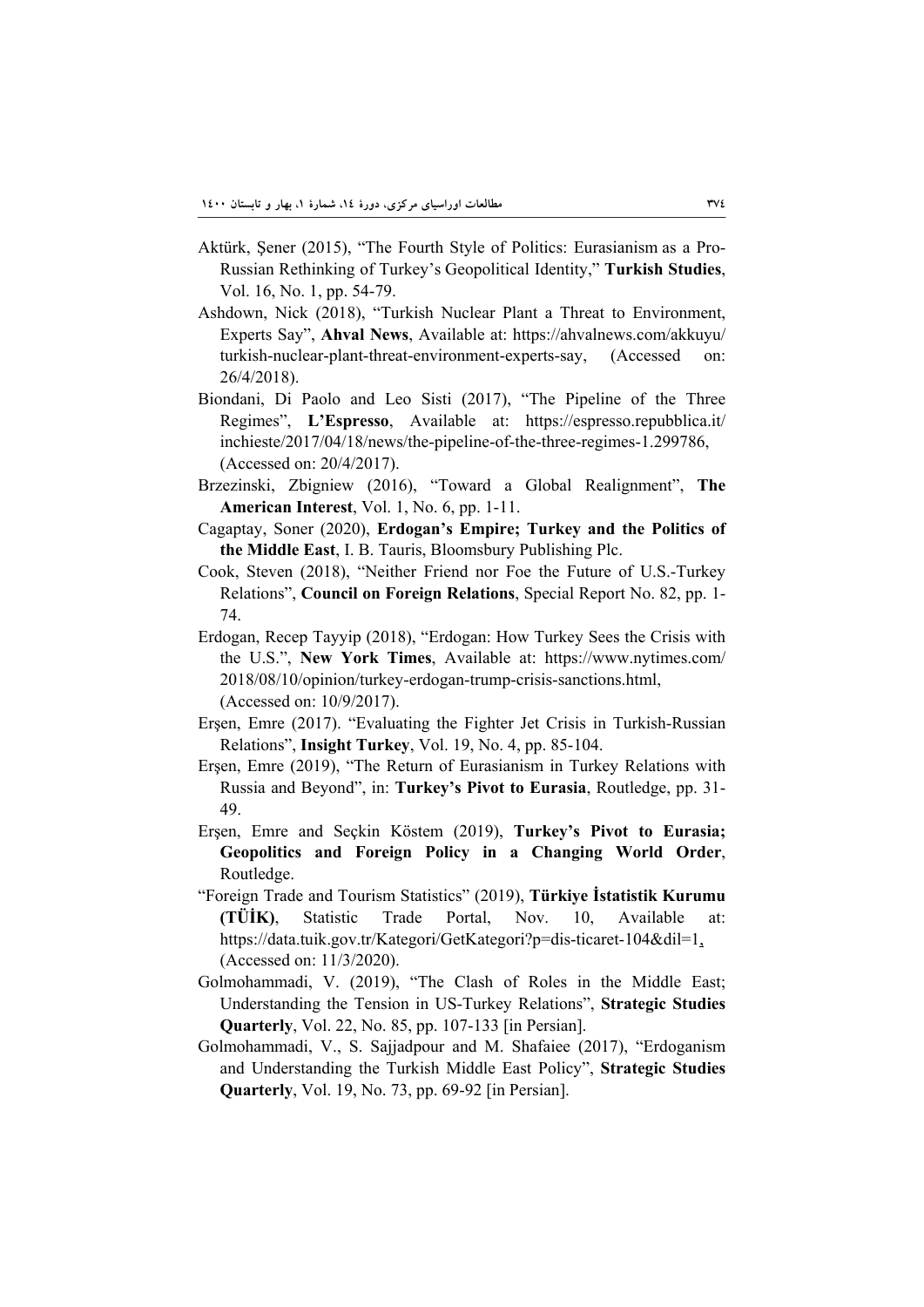- Goodman, Peter S. (2018), "Turkey's Economy is so Hot it May Face a Meltdown", **New York Times**, Available at: https://www.nytimes.com/ 2018/07/10/business/turkey-economy-erdogan.html, (Accessed on: 10/8/2017).
- Haugom, Lars (2019), "Turkish Foreign Policy under Erdogan: a Change in International Orientation"?, **Comparative Strategy**, Vol. 38, No. 3, pp. 206-223.
- Hill, Fiona and Ömer Taşpınar (2016), "Turkey and Russia: Axis of the Excluded?", **Survival**, Vol. 48, No. 1, pp. 81-92.
- Ikenberry, G. John (2018), "The End of Liberal International Order?", **International Affairs**, Vol. 94, Issue 1, pp. 7-23.
- Koru, Selim (2017), "Turkey's Black Sea Policy: Navigating between Russia and the West", **Eurasianet**, Available at: https://eurasianet.org/turkeysblack-sea-policy-navigating-between-russia-and-the-west, (Accessed on: 20/8/2017).
- Köstem, Seçkin (2018) (a), "Different Paths to Regional Hegemony: National Identity Contestation and Foreign Economic Strategy in Russia and Turkey", **Review of International Political Economy**, Vol. 25, No. 5, pp. 726-52.
- Köstem, Seçkin (2018) (b), "The Political Economy of Turkish-Russian Relations: Dynamics of Asymmetric Interdependence", **Perceptions**, Vol. 28, No. 2, pp. 10-32.
- Kravchenko, Stepan and Ilya Arkhipov (2018), "Turkey Crisis Tests Putin's Powers in Global Game with US", **Bloomberg**, Available at: https://www.bloomberg.com/news/articles/2018-08-14/turkey-crisistests-putin-s-power-to-tilt-global-game-with-u-s, (Accessed on: 14/5/2018).
- Kucera, J. (2016), "Erdoğan, in Plea to NATO, Says Black Sea has Become 'Russian Lake'", **Eurasianet**, Available at: https://eurasianet.org/ erdogan-plea-nato-says-black-sea-has-become-russian-lake, (Accessed on: 11/4/2018).
- Mearsheimer, John J. (2019), "Bound to Fail: The Rise and Fall of the Liberal International Order", **International Security**, Vol. 43, No. 4, pp. 7-50.
- Meliksetian, Vanand (2018), "The Battle for Energy Dominance in the Mediterranean", **Oil Price**, Available at: https://oilprice.com/Energy/ Energy-General/The-Battle-For-Energy-Dominance-In-The-Mediterranean.html, (Accessed on: 2/4/2018).